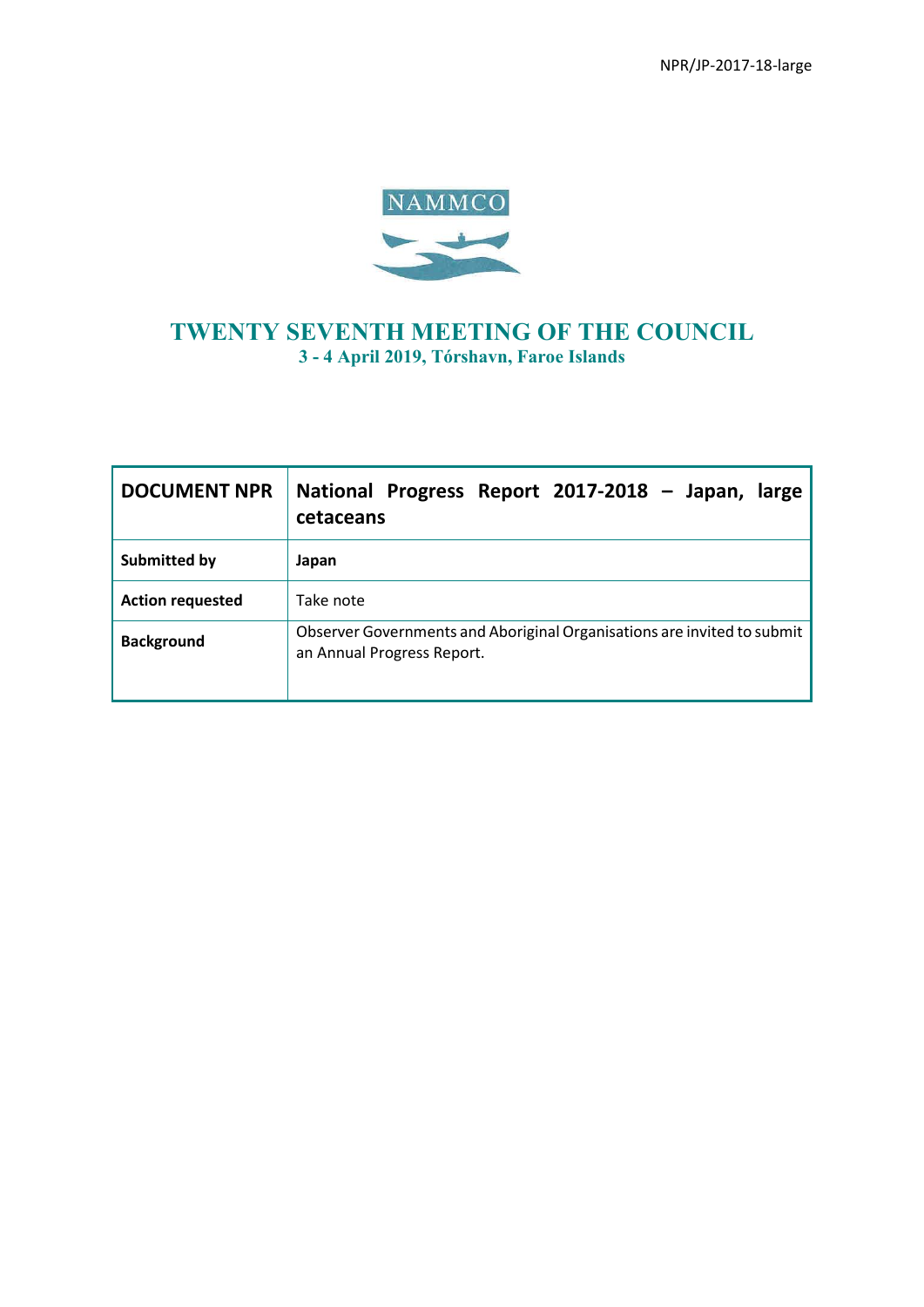## **Japan. Progress report on large cetacean research INSTITUTE OF CETACEAN RESEARCH (ICR) DATA/SAMPLE COLLECTED IN THE PERIOD 2017/2018**

## **1. SIGHTING DATA (primary and secondary sightings in the research area, including the transit area)**

| Target species        | Date (research period) | Area       | School/No. of sightings | Contact person/institute<br>and references |
|-----------------------|------------------------|------------|-------------------------|--------------------------------------------|
| Blue whale            | $26$ Nov/17 – 1 Mar/18 | Area V, VI | 13/23                   | T, Mogoe (ICR),<br>SC/67b/ASI              |
| Fin whale             | $26$ Nov/17 – 1 Mar/18 | Area V, VI | 71/116                  | T, Mogoe (ICR),<br>SC/67b/ASI              |
| Sei whale             | $26$ Nov/17 – 1 Mar/18 | Area V, VI | 5/7                     | T, Mogoe (ICR),<br>SC/67b/ASI              |
| Antarctic minke whale | $26$ Nov/17 – 1 Mar/18 | Area V, VI | 330/745                 | T, Mogoe (ICR),<br>SC/67b/ASI              |
| Bryde's whale         | $26$ Nov/17 – 1 Mar/18 | Area V, VI | 1/1                     | T, Mogoe (ICR),<br>SC/67b/ASI              |
| Humpback whale        | $26$ Nov/17 – 1 Mar/18 | Area V, VI | 154/239                 | T, Mogoe (ICR),<br>SC/67b/ASI              |
| Sperm whale           | $26$ Nov/17 – 1 Mar/18 | Area V, VI | 25/40                   | T, Mogoe (ICR),<br>SC/67b/ASI              |

| NEWREP-A Dedicated sighting vessel (Yushin-Maru No.2 and Kaiyo-Maru No.7) (2017/18) |  |  |
|-------------------------------------------------------------------------------------|--|--|
|-------------------------------------------------------------------------------------|--|--|

|  | NEWREP-A Sighting and sampling vessels (Yushin-Maru and Yushin-Maru No.3) (2017/18) |
|--|-------------------------------------------------------------------------------------|
|--|-------------------------------------------------------------------------------------|

| Target species        | Date (research period) | Area    | School/No. of sightings | Contact person/institute<br>and references |
|-----------------------|------------------------|---------|-------------------------|--------------------------------------------|
| Blue whale            | 9 Dec/17 – 28 Feb/18   | Area VI | 8/13                    | $(ICR)$ ,<br>T.<br>Bando<br>SC/67b/SP      |
| Fin whale             | 9 Dec/17 – 28 Feb/18   | Area VI | 115/272                 | $(ICR)$ ,<br>T.<br>Bando<br>SC/67b/SP      |
| Antarctic minke whale | 9 Dec/17 – 28 Feb/18   | Area VI | 392/925                 | $(ICR)$ ,<br>Bando<br>T.<br>SC/67b/SP      |
| Humpback whale        | 9 Dec/17 – 28 Feb/18   | Area VI | 208/317                 | $(ICR)$ ,<br>T.<br>Bando<br>SC/67b/SP      |
| Sperm whale           | 9 Dec/17 – 28 Feb/18   | Area VI | 38/38                   | $(ICR)$ ,<br>T.<br>Bando<br>SC/67b/SP      |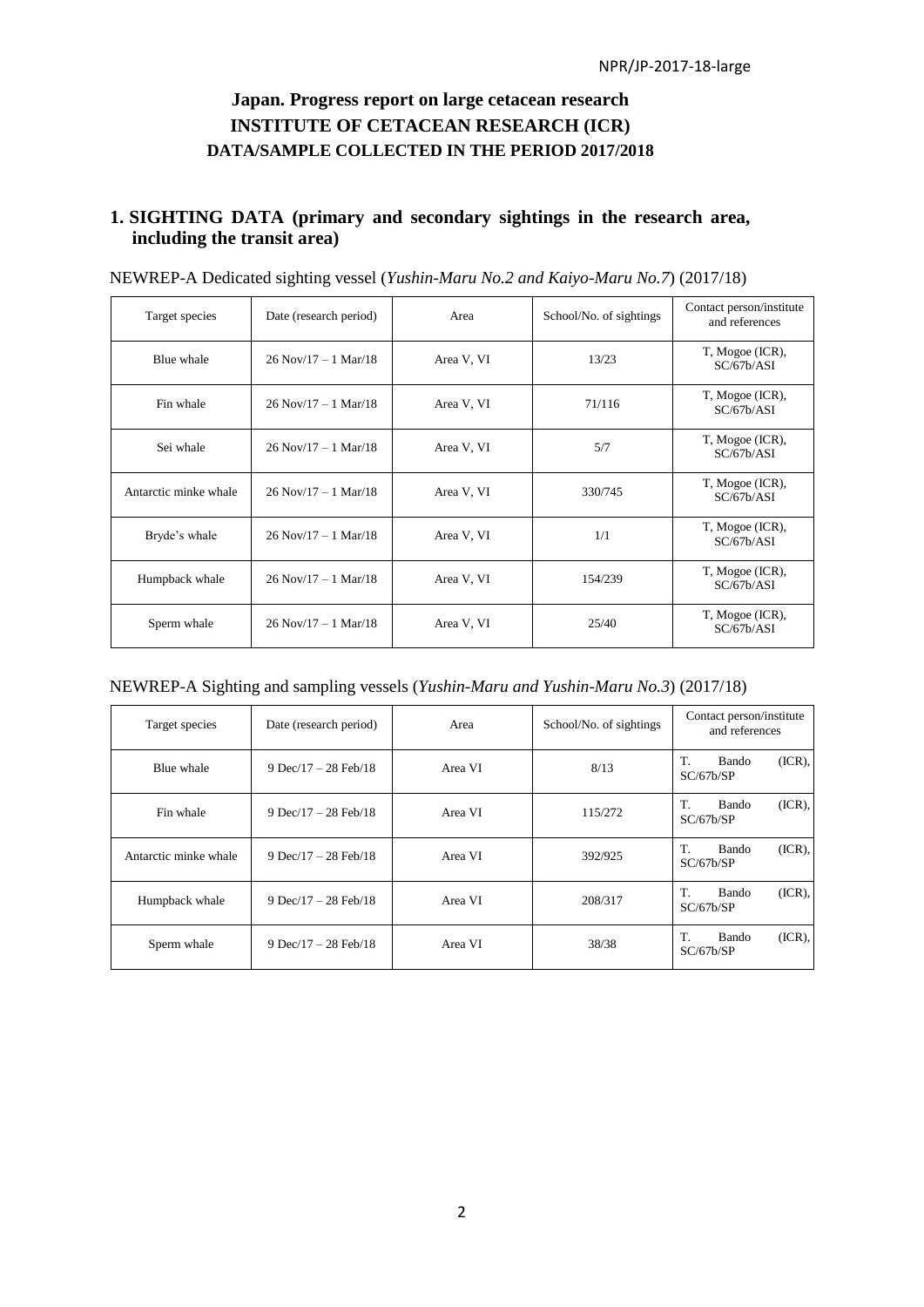| Target species     | Date (research period)  | Area                         | School/No. of sightings | Contact person/institute and<br>references |
|--------------------|-------------------------|------------------------------|-------------------------|--------------------------------------------|
| Fin whale          | 28 April/17 - 27 May/17 | Western North Pacific        | 3/3                     | K. Matsuoka (ICR),<br>SC/67b/ASI           |
| Bryde's whale      | 28 April/17 - 27 May/17 | <b>Western North Pacific</b> | 7/7                     | K. Matsuoka (ICR),<br>SC/67b/ASI           |
| Common minke whale | 28 April/17 - 27 May/17 | Western North Pacific        | 24/25                   | K. Matsuoka (ICR),<br>SC/67b/ASI           |
| Humpback whale     | 28 April/17 - 27 May/17 | <b>Western North Pacific</b> | 15/16                   | K. Matsuoka (ICR),<br>SC/67b/ASI           |
| N.P. right whale   | 28 April/17 - 27 May/17 | Western North Pacific        | 1/1                     | K. Matsuoka (ICR),<br>SC/67b/ASI           |
| Sperm whale        | 28 April/17 - 27 May/17 | Western North Pacific        | 19/41                   | K. Matsuoka (ICR),<br>SC/67b/ASI           |

# NEWREP-NP Dedicated Sighting vessels (*Yushin-Maru and Yushin-Maru No.*3) (2017)

NEWREP-NP Sighting and sampling vessels (*Yushin-Maru and Yushin-Maru No.3*) (2017)

| Target species     | Date (research period)      | Area                         | School/No. of sightings | Contact person/institute and<br>references |
|--------------------|-----------------------------|------------------------------|-------------------------|--------------------------------------------|
| Blue whale         | 16 Jun/17 – 23 Sep/17       | <b>Western North Pacific</b> | 12/20                   | K.<br>Konishi<br>$(ICR)$ ,<br>SC/67b/SCSP  |
| Fin whale          | 16 Jun $/17 - 23$ Sep $/17$ | Western North Pacific        | 59/75                   | K.<br>Konishi<br>$(ICR)$ ,<br>SC/67b/SCSP  |
| Sei whale          | 16 Jun $/17 - 23$ Sep $/17$ | <b>Western North Pacific</b> | 320/407                 | $(ICR)$ ,<br>Konishi<br>К.<br>SC/67b/SCSP  |
| Bryde's whale      | 16 Jun $/17 - 23$ Sep $/16$ | <b>Western North Pacific</b> | 22/27                   | K.<br>$(ICR)$ ,<br>Konishi<br>SC/67b/SCSP  |
| Common minke whale | 16 Jun $/17 - 23$ Sep $/17$ | <b>Western North Pacific</b> | 56/61                   | Konishi<br>$(ICR)$ ,<br>К.<br>SC/67b/SCSP  |
| Humpback whale     | 16 Jun $/17 - 23$ Sep $/17$ | Western North Pacific        | 11/12                   | K.<br>Konishi<br>$(ICR)$ ,<br>SC/67a/SCSP  |
| Sperm whale        | 16 Jun $/17 - 23$ Sep $/17$ | <b>Western North Pacific</b> | 215/365                 | Konishi<br>Κ.<br>$(ICR)$ ,<br>SC/67a/SCSP  |

## IWC-POWER Dedicated Sighting vessel (*Yushin-Maru No.2*) (2017)

| Target species            | Date (research period<br>including transit) | Area       | School/No. of sightings | Contact person/institute<br>and references |
|---------------------------|---------------------------------------------|------------|-------------------------|--------------------------------------------|
| Gray whale                | $3$ Jul/17 - 25 Sep/17                      | Bering Sea | 15/22                   | K. Matsuoka (ICR),<br>SC/67b/ASI           |
| North Pacific right whale | $3$ Jul/17 - 25 Sep/17                      | Bering Sea | 7/15                    | K. Matsuoka (ICR),<br>SC/67b/ASI           |
| Fin whale                 | $3$ Jul/17 – 25 Sep/17                      | Bering Sea | 145/198                 | K. Matsuoka (ICR),<br>SC/67b/ASI           |
| Common minke whale        | $3$ Jul/17 – 25 Sep/17                      | Bering Sea | 23/23                   | K. Matsuoka (ICR),<br>SC/67b/ASI           |
| Humpback whale            | $3$ Jul/17 – 25 Sep/17                      | Bering Sea | 136/165                 | K. Matsuoka (ICR),<br>SC/67b/ASI           |
| Sperm whale               | $3$ Jul/17 – 25 Sep/17                      | Bering Sea | 25/33                   | K. Matsuoka (ICR),<br>SC/67b/ASI           |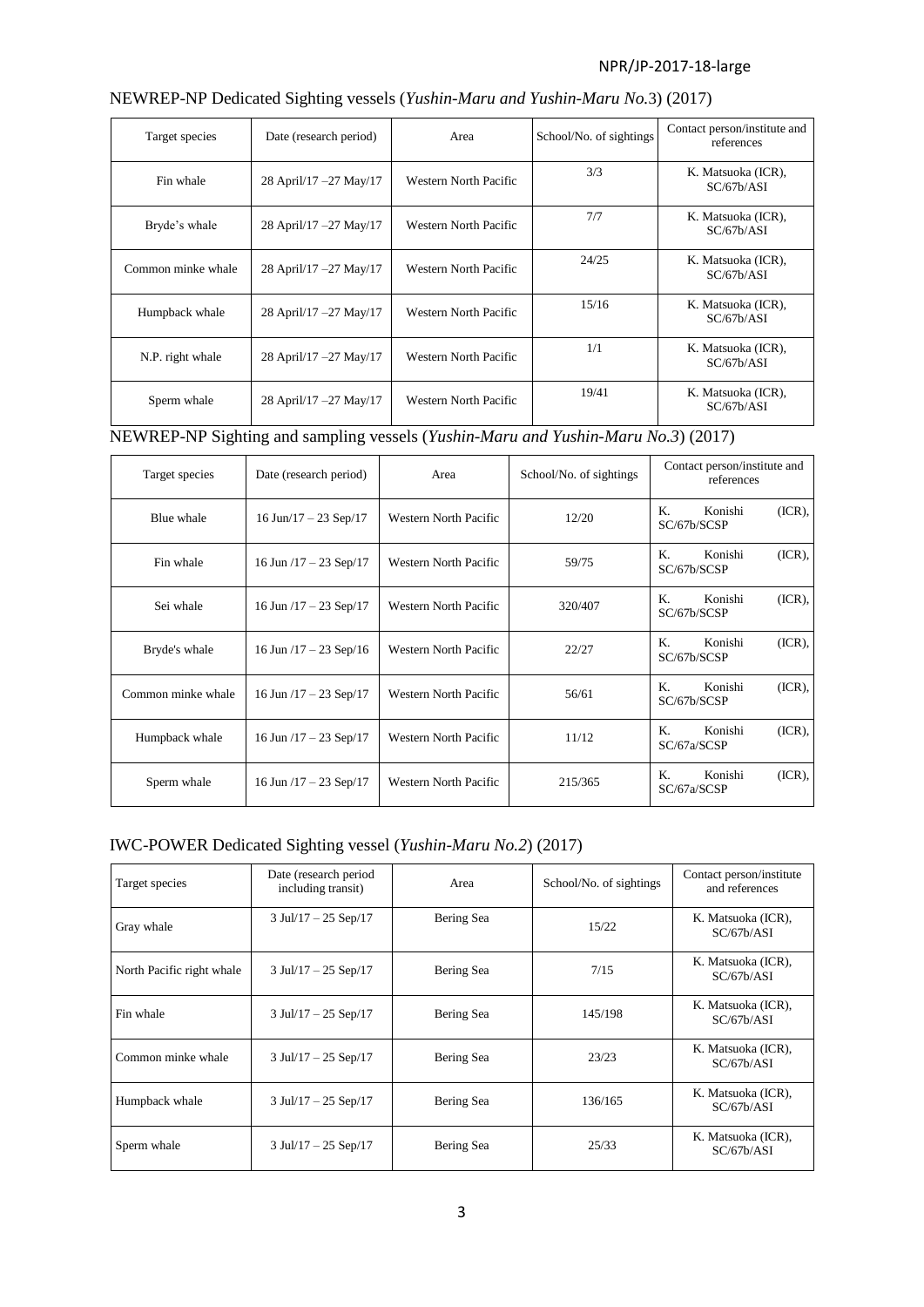## **2. PHOTO ID DATA**

NEWREP-A Dedicated sighting vessel (*Yushin-Maru No.2 and Kaiyo-Maru No.7*) (2017/18)

| Target species | Feature                   | Area/stock | No. photo-id'd | Catalogue $(Y/N)^*$ | Catalogue total | Contact<br>person/institute<br>and references |
|----------------|---------------------------|------------|----------------|---------------------|-----------------|-----------------------------------------------|
| Blue whale     | Lateral marking           | Area V, VI | 12             |                     |                 | T, Mogoe (ICR),<br>SC/67b/ASI                 |
| Humpback whale | Fluke, Lateral<br>marking | Area V, VI |                |                     |                 | T, Mogoe (ICR),<br>SC/67b/ASI                 |

#### NEWREP-A Sighting and sampling vessels (*Yushin-Maru and Yushin-Maru No.3*) (2017/18)

| Target species | Feature                   | Area/stock | No. photo-id'd | Catalogue $(Y/N)^*$ | Catalogue total | Contact<br>person/institute<br>and references |
|----------------|---------------------------|------------|----------------|---------------------|-----------------|-----------------------------------------------|
| Blue whale     | Lateral marking           | Areas VI   |                |                     |                 | T. Bando (ICR),<br>SC/67b/SP                  |
| Humpback whale | Fluke, Lateral<br>marking | Areas VI   | 4              |                     |                 | T. Bando (ICR),<br>SC/67b/SP                  |

## NEWREP-NP Dedicated Sighting vessel (*Yushin-Maru and Yushin-Maru No.3*) (2017)

| Target species   | Feature           | Area/stock               | No.photo-id | Catalogue $(Y/N)^*$ | Catalogue total | Contact<br>person/institute<br>and references |
|------------------|-------------------|--------------------------|-------------|---------------------|-----------------|-----------------------------------------------|
| Humpback whale   | Fluke, Dorsal fin | Western North<br>Pacific | 18          |                     |                 | K. Matsuoka<br>$(ICR)$ ,<br>SC/67b/ASI        |
| N.P. right whale | Head              | Western North<br>Pacific |             |                     |                 | K. Matsuoka<br>$(ICR)$ ,<br>SC/67b/ASI        |

#### NEWREP-NP Sampling and Sighting vessels (*Yushin-Maru and Yushin-Maru No.3*) (2017)

| Target species    | Feature | Area/stock               | No.photo-id | Catalogue<br>$(Y/N)^*$ | Catalogue total | Contact<br>person/institute<br>and references |
|-------------------|---------|--------------------------|-------------|------------------------|-----------------|-----------------------------------------------|
| Blue whale        |         | Western North<br>Pacific | 8           |                        |                 | K. Konishi (ICR),<br>SC/67b/SCSP              |
| Humpback<br>whale |         | Western North<br>Pacific |             |                        |                 | K. Konishi (ICR),<br>SC/67b/SCSP              |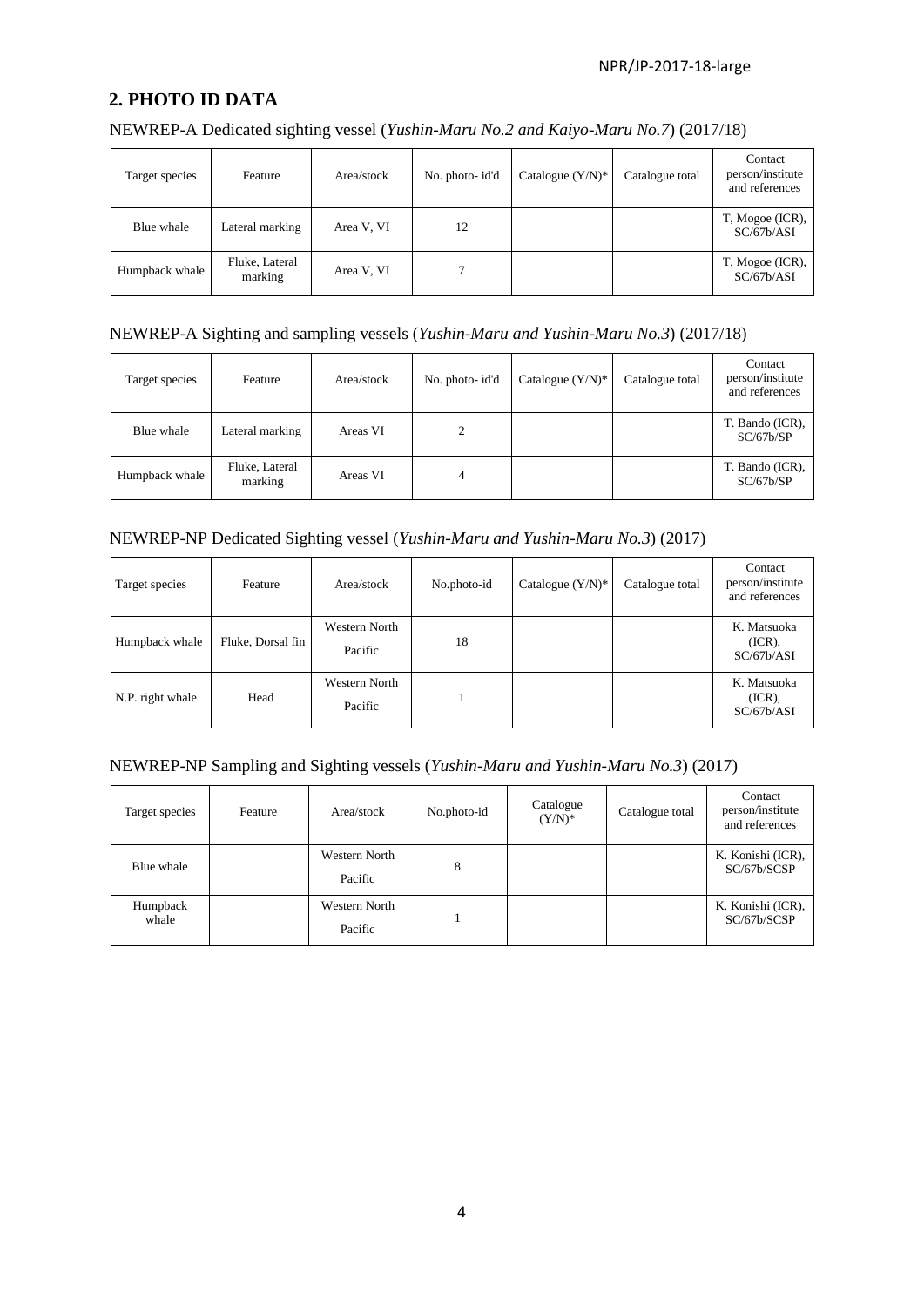| Target species   | Feature              | Area/stock | No.photo-id | Catalogue<br>$(Y/N)^*$ | Catalogue total | Contact<br>person/institute<br>and references |
|------------------|----------------------|------------|-------------|------------------------|-----------------|-----------------------------------------------|
| Gray whale       | Lateral<br>marking   | Bering Sea | 14          |                        |                 | K. Matsuoka<br>(ICR); SC/67a/ASI              |
| N.P. right whale | Head                 | Bering Sea | 12          |                        |                 | K. Matsuoka<br>$(ICR)$ ; $SC/67a/ASI$         |
| Humpback whale   | Fluke, Dorsal<br>fin | Bering Sea | 34          |                        |                 | K. Matsuoka<br>(ICR); SC/67a/ASI              |
| Fin whale        | Lateral<br>marking   | Bering Sea | 55          |                        |                 | K. Matsuoka<br>$(ICR)$ ; $SC/67a/ASI$         |

IWC-POWER Dedicated Sighting vessels (*Yushin-Maru No.2*) (2017)

## **3. TELEMETRY/ARTIFICIAL MARKING DATA**

### **Satellite tracking**

NEWREP-NP Sampling and Sighting vessels (*Yushin-Maru and Yushin-Maru No.3*) (2017)

| Target species | Area/stock            | Date year | No.<br>Successfully<br>Deployed | Contact person/institute and references |
|----------------|-----------------------|-----------|---------------------------------|-----------------------------------------|
| Sei whale      | Western North Pacific | 2017/18   | 15                              | K. Konishi (ICR), SC/67b/SCSP           |

#### NEWREP-A Sighting and sampling vessels (*Yushin-Maru and Yushin-Maru No.3*) (2017/18)

| Target species        | Area/stock | Date year | No.<br>Successfully<br>Deployed | Contact person/institute and references |
|-----------------------|------------|-----------|---------------------------------|-----------------------------------------|
| Antarctic minke whale | Area VI    | 2017/18   | 12                              | T. Mogoe (ICR), SC/67b/IA               |

## **4. TISSUE/BIOLOGICAL SAMPLES COLLECTED**

#### **Biopsy samples**

NEWREP-A Dedicated sighting vessels (*Yushin-Maru No.2 and Kaiyo-Maru No.7*) (2017/18)

| Target species           | Area/stock | Calendar<br>$year/season$ –<br>no. collected | Archived $(Y/N)$ | No. analysed*  | Total holdings | Contact<br>person/institute<br>and references |
|--------------------------|------------|----------------------------------------------|------------------|----------------|----------------|-----------------------------------------------|
| Blue whale               | Area V, VI | $2017/18 - 4$                                | Y                | 0              |                | T, Mogoe (ICR),<br>SC/67b/ASI                 |
| Fin whale                | Area V, VI | $2017/18 - 1$                                | Y                | 0              |                | T, Mogoe (ICR),<br>SC/67b/ASI                 |
| Antarctic minke<br>whale | Area V, VI | $2017/18 - 3$                                | Y                | $\theta$       |                | T, Mogoe (ICR),<br>SC/67b/ASI                 |
| Humpback whale           | Area V, VI | $2017/18 - 3$                                | Y                | $\overline{0}$ |                | T, Mogoe (ICR),<br>SC/67b/ASI                 |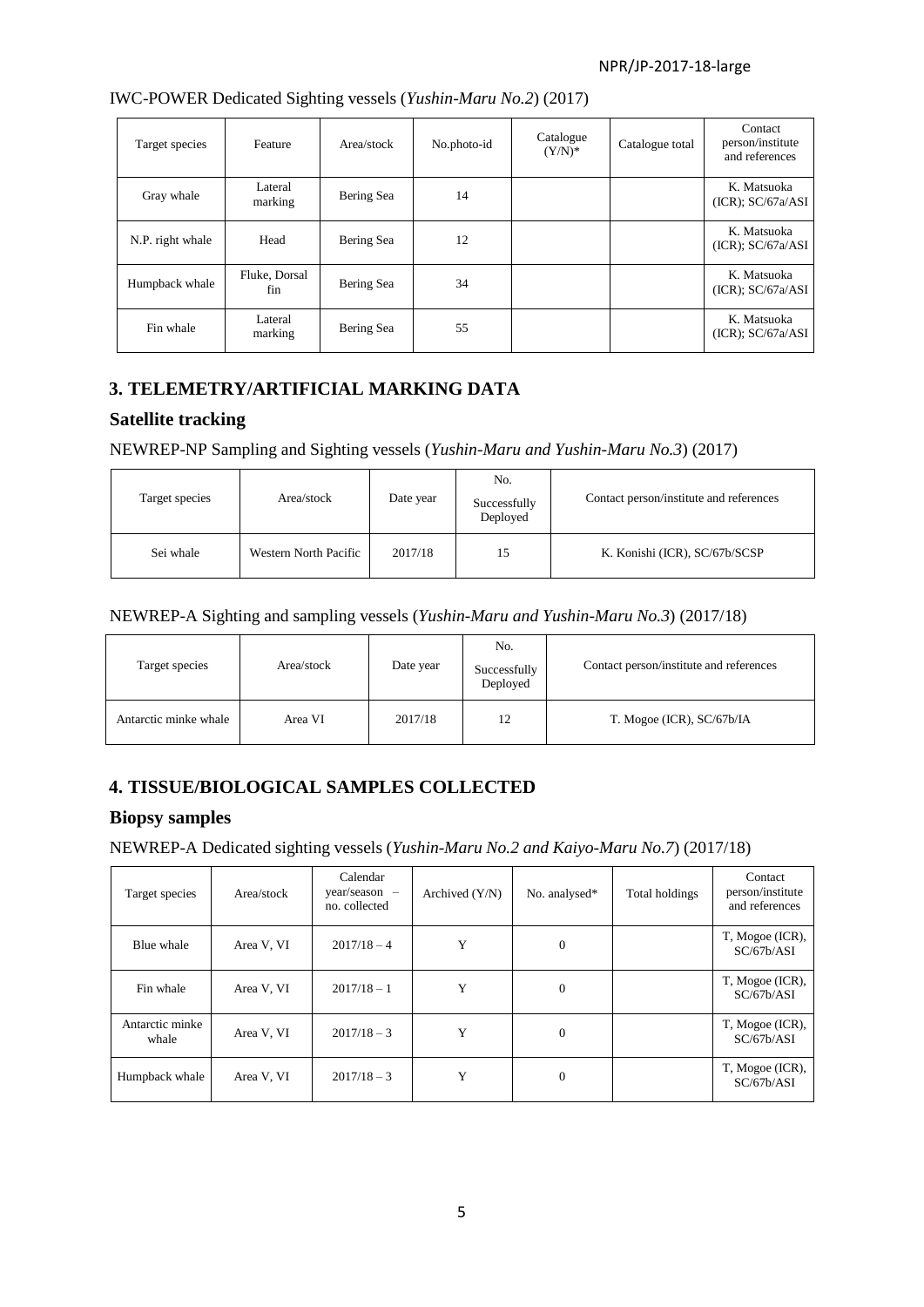| Target species           | Area/stock | Calendar<br>year/season<br>no. collected | Archived $(Y/N)$ | No. analysed* | Total holdings | Contact<br>person/institute<br>and references |
|--------------------------|------------|------------------------------------------|------------------|---------------|----------------|-----------------------------------------------|
| Antarctic minke<br>whale | Area VI    | $2016/17 - 23$                           |                  | $\mathbf{0}$  |                | T. Bando (ICR),<br>SC/67b/SP                  |
| Blue whale               | Area VI    | $2017/18 - 1$                            | v                | $\mathbf{0}$  |                | T. Bando (ICR),<br>SC/67b/SP                  |

## NEWREP-A Sighting and sampling vessels (*Yushin-Maru and Yushin-Maru No.3*) (2017/18)

## NEWREP-NP Dedicated Sighting vessels (*Yushin-Maru and Yushin-Maru No.3)* (2017)

| Target species   | Area/stock               | Calendar<br>year/season-no.<br>collected | Archived $(Y/N)$ | No. analysed*  | Total holdings | Contact<br>person/institute<br>and references |
|------------------|--------------------------|------------------------------------------|------------------|----------------|----------------|-----------------------------------------------|
| N.P. right whale | Western North<br>Pacific | $2017 - 1$                               | Y                | $\overline{0}$ |                | K. Matsuoka<br>$(ICR)$ ,<br>SC/67b/ASI        |
| Fin whale        | Western North<br>Pacific | $2017 - 1$                               | Y                | $\mathbf{0}$   |                | K. Matsuoka<br>$(ICR)$ , $SC/67b/$<br>ASI     |
| Humpback whale   | Western North<br>Pacific | $2017 - 7$                               | Y                | $\mathbf{0}$   |                | K. Matsuoka<br>$(ICR)$ , $SC/67b/$<br>ASI     |

## NEWREP-NP Sighting and sampling vessels (*Yushin-Maru and Yushin-Maru No.3*) (2017)

| Target species | Area/stock                | Calendar<br>year/season-no.<br>collected | Archived $(Y/N)$ | No. analysed* | Total holdings | Contact<br>person/institute<br>and references |
|----------------|---------------------------|------------------------------------------|------------------|---------------|----------------|-----------------------------------------------|
| Blue whale     | Western North.<br>Pacific | $2017 - 5$                               | Y                | 0             |                | K. Konishi (ICR),<br>SC/67b/SCSP              |
| Sei whale      | Western North.<br>Pacific | $2017 - 17$                              | Y                | $\mathbf{0}$  |                | K. Konishi (ICR),<br>SC/67b/SCSP              |
| Humpback whale | Western North.<br>Pacific | $2017 - 1$                               | Y                | 0             |                | K. Konishi (ICR),<br>SC/67b/SCSP              |

#### IWC-POWER Dedicated Sighting vessels (*Yushin-Maru No.2*) (2017)

| Target species   | Area/stock | Calendar<br>year/season-no.<br>collected | Archived $(Y/N)$ | No. analysed*    | Total<br>holdings | Contact<br>person/institute and<br>references |
|------------------|------------|------------------------------------------|------------------|------------------|-------------------|-----------------------------------------------|
| Gray whale       | Bering Sea | $2017 - 9$                               | Y                | $\theta$         |                   | K. Matsuoka (ICR),<br>SC/67b/ASI              |
| Humpback whale   | Bering Sea | $2017 - 18$                              | Y                | $\boldsymbol{0}$ |                   | K. Matsuoka (ICR),<br>SC/67b/ASI              |
| N.P. right whale | Bering Sea | $2017 - 3$                               | Y                | $\mathbf{0}$     |                   | K. Matsuoka (ICR),<br>SC/67b/ASI              |
| Fin whale        | Bering Sea | $2017 - 28$                              | Y                | $\mathbf{0}$     |                   | K. Matsuoka (ICR),<br>SC/67b/ASI              |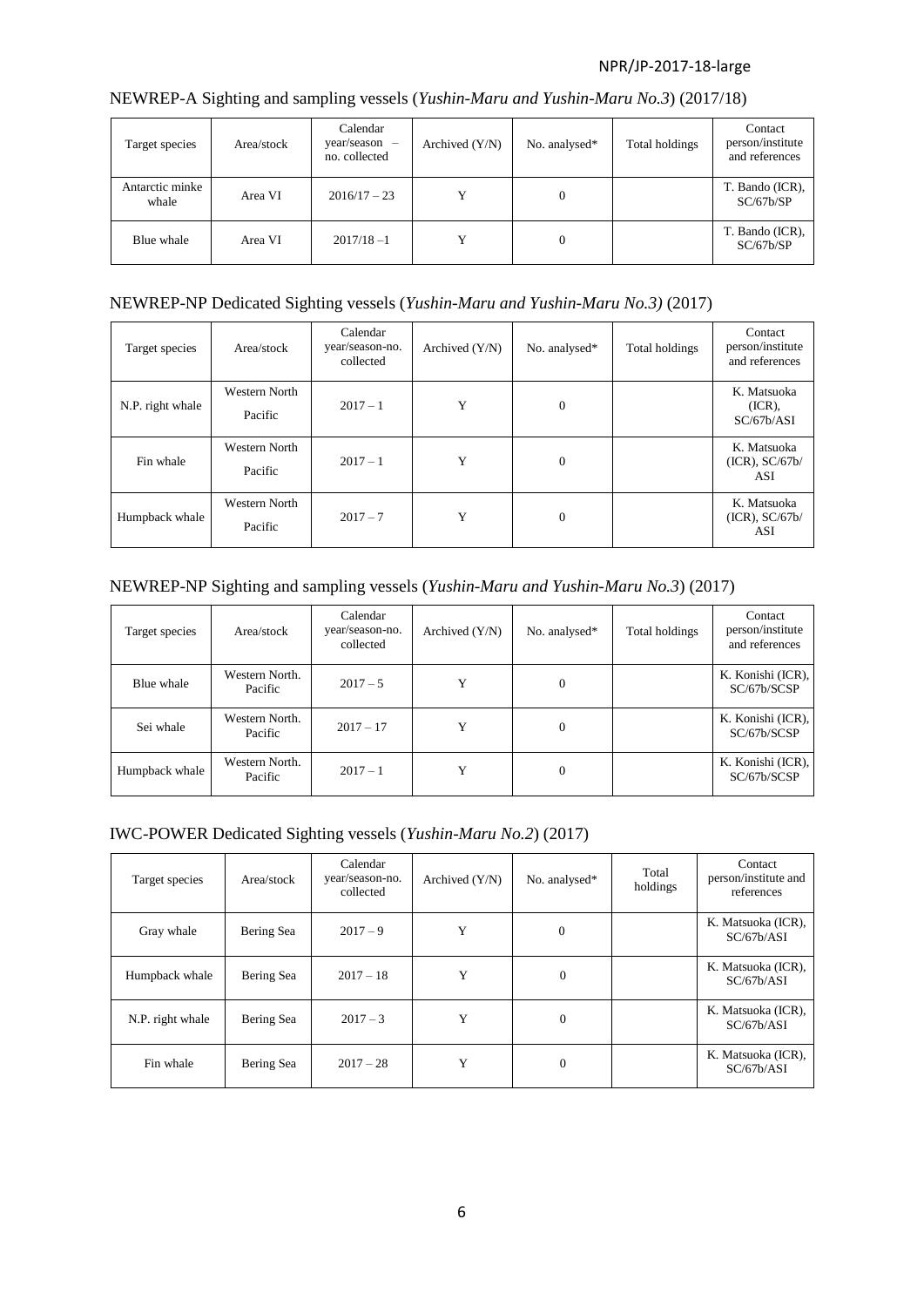# **Biological samples from scientific permits**

| Species   | Area/stock                      | Samples and data                                                                   | No. collected | Archived (Y/N) | No. analysed* | Contact<br>person/institute<br>and references |
|-----------|---------------------------------|------------------------------------------------------------------------------------|---------------|----------------|---------------|-----------------------------------------------|
| Sei whale | Western North<br>Pacific        | Body length and<br>sex                                                             | 134           | Y              |               | K. Konishi (ICR),<br>SC/67b/SCSP              |
| Sei whale | Western North<br>Pacific        | External body<br>proportion                                                        | 134           | Y              |               | K. Konishi (ICR),<br>SC/67b/SCSP              |
| Sei whale | <b>Western North</b><br>Pacific | Photographic<br>record and<br>external character                                   | 134           | Y              |               | K. Konishi (ICR),<br>SC/67b/SCSP              |
| Sei whale | Western North<br>Pacific        | Diatom film<br>record                                                              | 134           | Y              |               | K. Konishi (ICR),<br>SC/67b/SCSP              |
| Sei whale | <b>Western North</b><br>Pacific | Standard<br>measurements of<br>blubber thickness<br>(five points)                  | 133           | Y              |               | K. Konishi (ICR),<br>SC/67b/SCSP              |
| Sei whale | <b>Western North</b><br>Pacific | Detailed<br>measurements of<br>blubber thickness<br>(eleven points)                | 1             | Y              |               | K. Konishi (ICR),<br>SC/67b/SCSP              |
| Sei whale | <b>Western North</b><br>Pacific | Body weight                                                                        | 134           | Y              |               | K. Konishi (ICR),<br>SC/67b/SCSP              |
| Sei whale | <b>Western North</b><br>Pacific | Body weight by<br>parts                                                            | $\mathbf{1}$  | Y              |               | K. Konishi (ICR),<br>SC/67b/SCSP              |
| Sei whale | Western North<br>Pacific        | Blubber tissues for<br>DNA study                                                   | 134           | Y              |               | K. Konishi (ICR),<br>SC/67b/SCSP              |
| Sei whale | Western North<br>Pacific        | Blubber, muscle,<br>liver and kidney<br>tissues for<br>organochlorines<br>analysis | 134           | Y              |               | K. Konishi (ICR),<br>SC/67b/SCSP              |
| Sei whale | Western North<br>Pacific        | Tissue for<br>nutritional<br>component<br>analysis                                 | 6             | $\mathbf Y$    |               | K. Konishi (ICR),<br>SC/67b/SCSP              |
| Sei whale | Western North<br>Pacific        | Lung tissue for<br>atmospheric<br>analysis                                         | 10            | Y              |               | K. Konishi (ICR),<br>SC/67b/SCSP              |
| Sei whale | Western North<br>Pacific        | Tissues for<br>various analysis                                                    | 134           | Y              |               | K. Konishi (ICR),<br>SC/67b/SCSP              |
| Sei whale | Western North<br>Pacific        | Mammary gland;<br>lactation status<br>and<br>measurement                           | 71            | Y              |               | K. Konishi (ICR),<br>SC/67b/SCSP              |
| Sei whale | Western North<br>Pacific        | Collection of<br>ovary                                                             | 71            | $\mathbf Y$    |               | K. Konishi (ICR),<br>SC/67b/SCSP              |

## NEWREP-NP Offshore component (2017)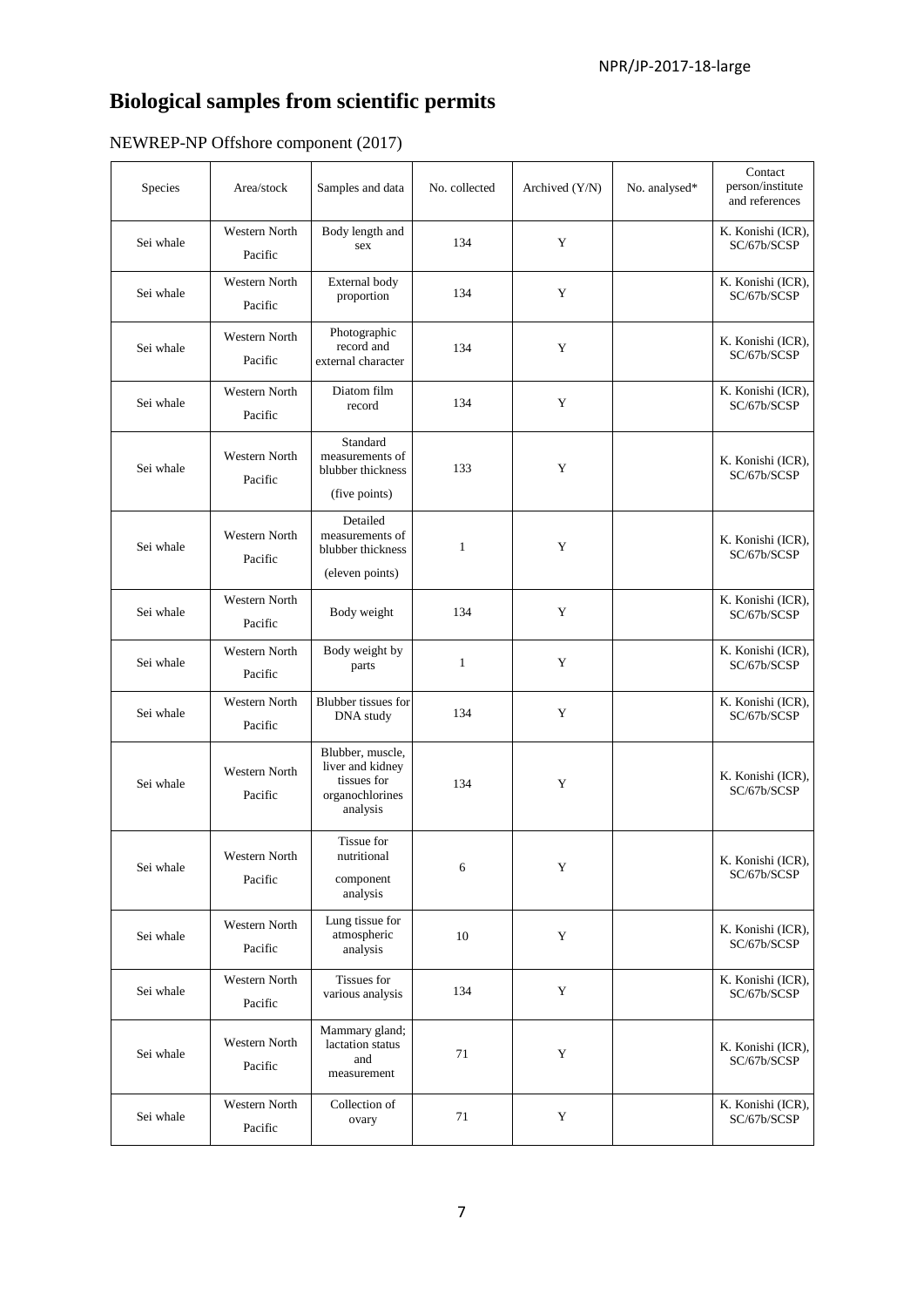| Sei whale | Western North<br>Pacific        | Photographic<br>record of foetus                        | 31  | Y | K. Konishi (ICR),<br>SC/67b/SCSP |
|-----------|---------------------------------|---------------------------------------------------------|-----|---|----------------------------------|
| Sei whale | <b>Western North</b><br>Pacific | Foetal sex<br>(identified by<br>visual<br>observation)  | 31  | Y | K. Konishi (ICR),<br>SC/67b/SCSP |
| Sei whale | <b>Western North</b><br>Pacific | Foetal length and<br>weight                             | 31  | Y | K. Konishi (ICR),<br>SC/67b/SCSP |
| Sei whale | <b>Western North</b><br>Pacific | Foetal blubber<br>tissues for DNA<br>study              | 31  | Y | K. Konishi (ICR),<br>SC/67b/SCSP |
| Sei whale | <b>Western North</b><br>Pacific | Testis; weight and<br>histological<br>sample            | 63  | Y | K. Konishi (ICR),<br>SC/67b/SCSP |
| Sei whale | Western North<br>Pacific        | Collection of<br>plasma sample                          | 121 | Y | K. Konishi (ICR),<br>SC/67b/SCSP |
| Sei whale | <b>Western North</b><br>Pacific | Stomach content,<br>conventional<br>record              | 134 | Y | K. Konishi (ICR),<br>SC/67b/SCSP |
| Sei whale | <b>Western North</b><br>Pacific | Weight of<br>stomach content in<br>each compartment     | 134 | Y | K. Konishi (ICR),<br>SC/67b/SCSP |
| Sei whale | Western North<br>Pacific        | Stomach contents<br>for feeding study                   | 76  | Y | K. Konishi (ICR),<br>SC/67b/SCSP |
| Sei whale | Western North<br>Pacific        | Record of external<br>parasites                         | 134 | Y | K. Konishi (ICR),<br>SC/67b/SCSP |
| Sei whale | Western North<br>Pacific        | Record of internal<br>parasites                         | 134 | Y | K. Konishi (ICR),<br>SC/67b/SCSP |
| Sei whale | <b>Western North</b><br>Pacific | Earplug for age<br>determination                        | 134 | Y | K. Konishi (ICR),<br>SC/67b/SCSP |
| Sei whale | Western North<br>Pacific        | Lens for age<br>determination                           | 134 | Y | K. Konishi (ICR),<br>SC/67b/SCSP |
| Sei whale | Western North<br>Pacific        | Vertebral<br>epiphyses sample                           | 134 | Y | K. Konishi (ICR),<br>SC/67b/SCSP |
| Sei whale | Western North<br>Pacific        | <b>Skull</b><br>measurements<br>(length and<br>breadth) | 131 | Y | K. Konishi (ICR),<br>SC/67b/SCSP |
| Sei whale | Western North<br>Pacific        | Observation of<br>marine debris in<br>stomach           | 134 | Y | K. Konishi (ICR),<br>SC/67b/SCSP |
| Sei whale | Western North<br>Pacific        | Marine debris in<br>stomach                             | 13  | Y | K. Konishi (ICR),<br>SC/67b/SCSP |
| Sei whale | Western North<br>Pacific        | Muscle and liver<br>tissues for stable<br>isotope       | 134 | Y | K. Konishi (ICR),<br>SC/67b/SCSP |
| Sei whale | Western North<br>Pacific        | Baleen plate for<br>stable isotope                      | 27  | Y | K. Konishi (ICR),<br>SC/67b/SCSP |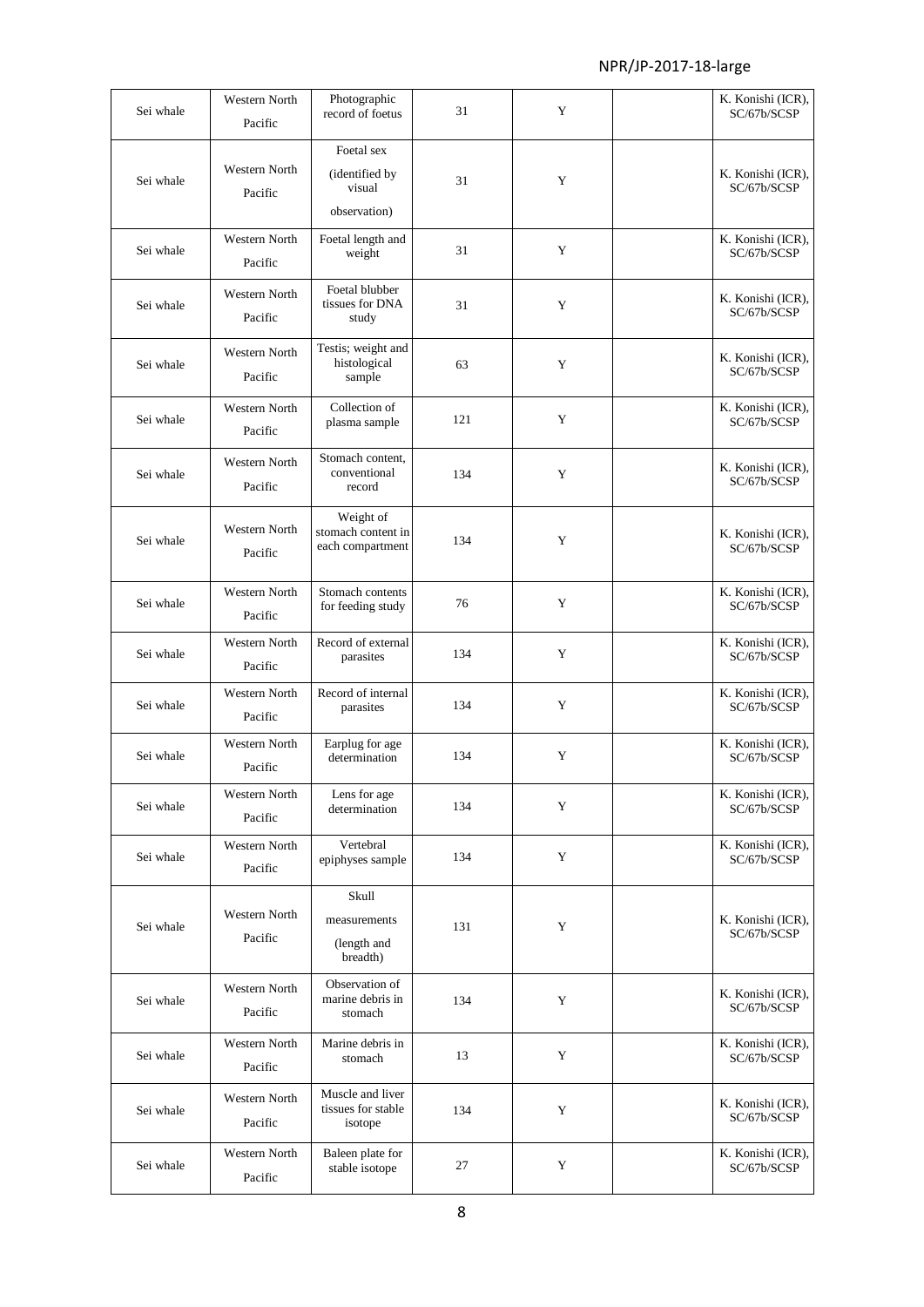| Sei whale             | Western North<br>Pacific | Blubber and<br>muscle tissues for<br>lipid content | 134 |  | K. Konishi (ICR),<br>SC/67b/SCSP |
|-----------------------|--------------------------|----------------------------------------------------|-----|--|----------------------------------|
| Common minke<br>whale | Western North<br>Pacific | Body length and<br>sex                             | 43  |  | K. Konishi (ICR),<br>SC/67b/SCSP |
| Common minke<br>whale | Western North<br>Pacific | External body<br>proportion                        | 43  |  | K. Konishi (ICR),<br>SC/67b/SCSP |

| Common minke<br>whale | Western North<br>Pacific        | Photographic<br>record and<br>external character                                   | 43               | Y | K. Konishi (ICR),<br>SC/67b/SCSP |
|-----------------------|---------------------------------|------------------------------------------------------------------------------------|------------------|---|----------------------------------|
| Common minke<br>whale | <b>Western North</b><br>Pacific | Diatom film<br>record                                                              | 43               | Y | K. Konishi (ICR),<br>SC/67b/SCSP |
| Common minke<br>whale | <b>Western North</b><br>Pacific | Standard<br>measurements of<br>blubber thickness<br>(five points)                  | 42               | Y | K. Konishi (ICR),<br>SC/67b/SCSP |
| Common minke<br>whale | <b>Western North</b><br>Pacific | Detailed<br>measurements of<br>blubber thickness<br>(eleven points)                | $\mathbf{1}$     | Y | K. Konishi (ICR),<br>SC/67b/SCSP |
| Common minke<br>whale | <b>Western North</b><br>Pacific | Body weight                                                                        | 43               | Y | K. Konishi (ICR),<br>SC/67b/SCSP |
| Common minke<br>whale | Western North<br>Pacific        | Body weight by<br>parts                                                            | $\mathbf{1}$     | Y | K. Konishi (ICR),<br>SC/67b/SCSP |
| Common minke<br>whale | Western North<br>Pacific        | <b>Blubber</b> tissues for<br>DNA study                                            | 43               | Y | K. Konishi (ICR),<br>SC/67b/SCSP |
| Common minke<br>whale | Western North<br>Pacific        | Blubber, muscle,<br>liver and kidney<br>tissues for<br>organochlorines<br>analysis | 43               | Y | K. Konishi (ICR),<br>SC/67b/SCSP |
| Common minke<br>whale | <b>Western North</b><br>Pacific | Tissue for<br>nutritional<br>component<br>analysis                                 | 6                | Y | K. Konishi (ICR),<br>SC/67b/SCSP |
| Common minke<br>whale | Western North<br>Pacific        | Lung tissue for<br>atmospheric<br>analysis                                         | 10               | Y | K. Konishi (ICR),<br>SC/67b/SCSP |
| Common minke<br>whale | Western North<br>Pacific        | Tissues for<br>various analysis                                                    | 43               | Y | K. Konishi (ICR),<br>SC/67b/SCSP |
| Common minke<br>whale | <b>Western North</b><br>Pacific | Mammary gland;<br>lactation status<br>and<br>measurement                           | $\tau$           | Y | K. Konishi (ICR),<br>SC/67b/SCSP |
| Common minke<br>whale | Western North<br>Pacific        | Collection of<br>ovary                                                             | $\boldsymbol{7}$ | Y | K. Konishi (ICR),<br>SC/67b/SCSP |
| Common minke<br>whale | Western North<br>Pacific        | Photographic<br>record of foetus                                                   | 5                | Y | K. Konishi (ICR),<br>SC/67b/SCSP |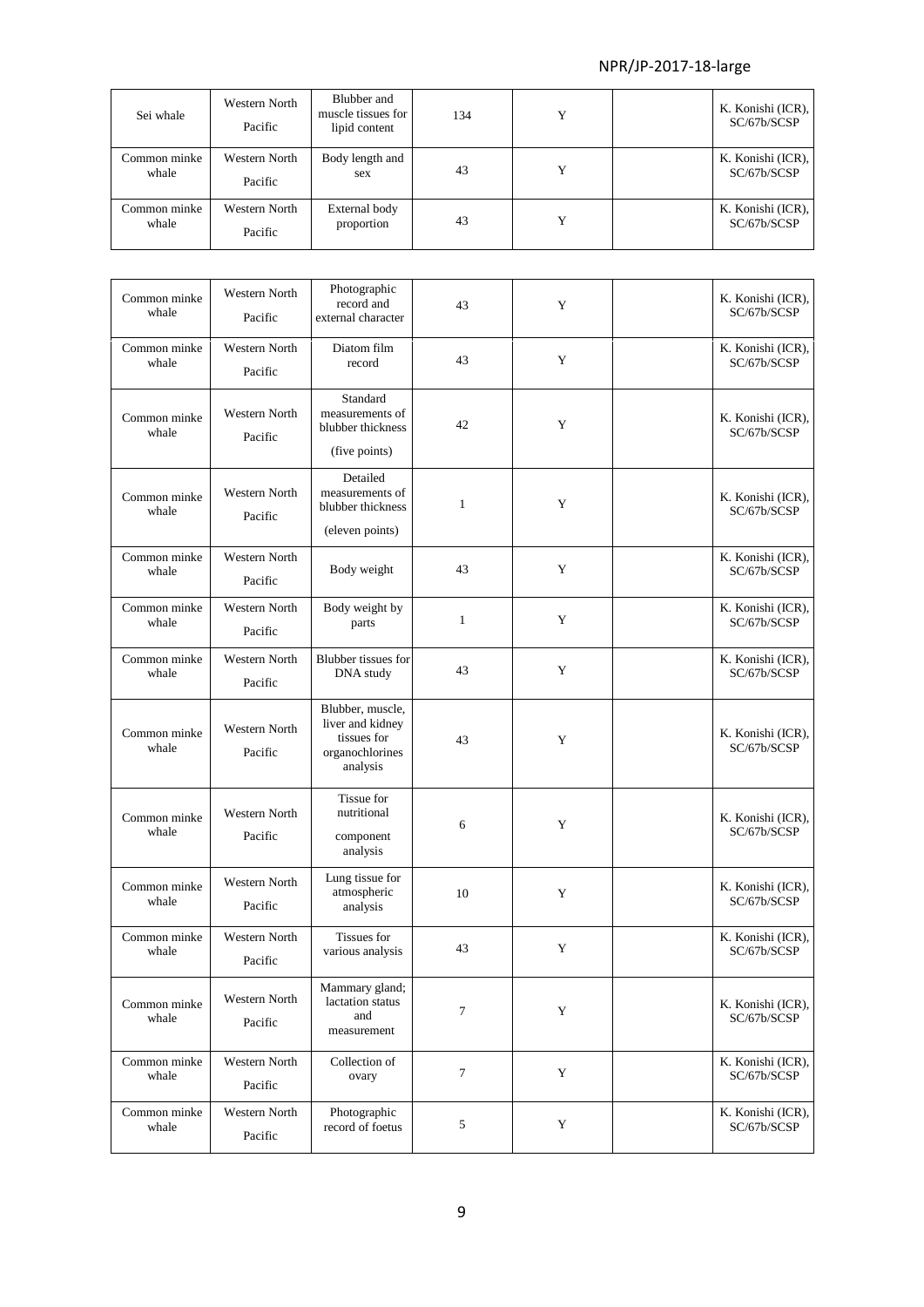|                       |                                 | Foetal sex                                          |    |   |                                  |
|-----------------------|---------------------------------|-----------------------------------------------------|----|---|----------------------------------|
| Common minke<br>whale | Western North<br>Pacific        | (identified by<br>visual<br>observation)            | 5  | Y | K. Konishi (ICR),<br>SC/67b/SCSP |
| Common minke<br>whale | <b>Western North</b><br>Pacific | Foetal length and<br>weight                         | 5  | Y | K. Konishi (ICR),<br>SC/67b/SCSP |
| Common minke<br>whale | <b>Western North</b><br>Pacific | Foetal blubber<br>tissues for DNA<br>study          | 5  | Y | K. Konishi (ICR),<br>SC/67b/SCSP |
| Common minke<br>whale | Western North<br>Pacific        | Testis; weight and<br>histological<br>sample        | 36 | Y | K. Konishi (ICR),<br>SC/67b/SCSP |
| Common minke<br>whale | <b>Western North</b><br>Pacific | Collection of<br>plasma sample                      | 40 | Y | K. Konishi (ICR),<br>SC/67b/SCSP |
| Common minke<br>whale | <b>Western North</b><br>Pacific | Stomach content,<br>conventional<br>record          | 43 | Y | K. Konishi (ICR),<br>SC/67b/SCSP |
| Common minke<br>whale | <b>Western North</b><br>Pacific | Weight of stomach<br>content in each<br>compartment | 43 | Y | K. Konishi (ICR),<br>SC/67b/SCSP |
| Common minke<br>whale | Western North<br>Pacific        | Stomach contents<br>for feeding study               | 35 | Y | K. Konishi (ICR),<br>SC/67b/SCSP |
| Common minke<br>whale | <b>Western North</b><br>Pacific | Record of external<br>parasites                     | 43 | Y | K. Konishi (ICR),<br>SC/67b/SCSP |
| Common minke<br>whale | Western North<br>Pacific        | Record of internal<br>parasites                     | 43 | Y | K. Konishi (ICR),<br>SC/67b/SCSP |
| Common minke<br>whale | <b>Western North</b><br>Pacific | Earplug for age<br>determination                    | 43 | Y | K. Konishi (ICR),<br>SC/67b/SCSP |
| Common minke<br>whale | <b>Western North</b><br>Pacific | Lens for age<br>determination                       | 43 | Y | K. Konishi (ICR),<br>SC/67b/SCSP |
| Common minke<br>whale | Western North<br>Pacific        | Vertebral<br>epiphyses sample                       | 43 | Y | K. Konishi (ICR),<br>SC/67b/SCSP |
| Common minke<br>whale | Western North<br>Pacific        | Skull<br>measurements<br>(length and<br>breadth)    | 43 | Y | K. Konishi (ICR),<br>SC/67b/SCSP |
| Common minke<br>whale | Western North<br>Pacific        | Tissues for<br>contaminant<br>sensitivity study     | 21 | Y | K. Konishi (ICR),<br>SC/67b/SCSP |
| Common minke<br>whale | Western North<br>Pacific        | Observation of<br>marine debris in<br>stomach       | 43 | Y | K. Konishi (ICR),<br>SC/67b/SCSP |
| Common minke<br>whale | Western North<br>Pacific        | Muscle and liver<br>tissues for stable<br>isotope   | 43 | Y | K. Konishi (ICR),<br>SC/67b/SCSP |
| Common minke<br>whale | Western North<br>Pacific        | Baleen plate for<br>stable isotope                  | 43 | Y | K. Konishi (ICR),<br>SC/67b/SCSP |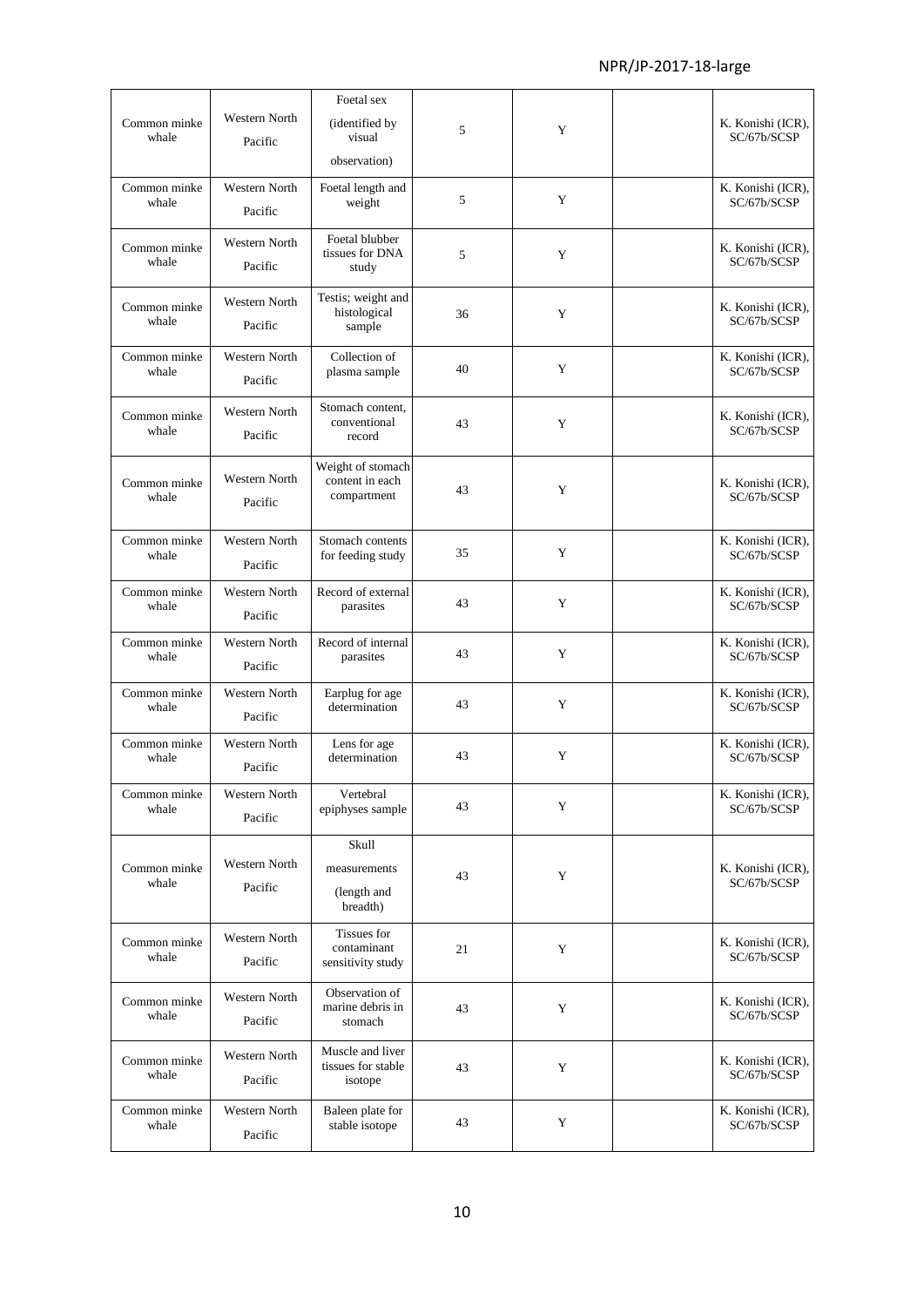| Common minke<br>whale | Western North<br>Pacific | Blubber and<br>muscle tissues for<br>lipid content | 43 |  | K. Konishi (ICR),<br>SC/67b/SCSP |
|-----------------------|--------------------------|----------------------------------------------------|----|--|----------------------------------|
|                       |                          |                                                    |    |  |                                  |

## NEWREP-NP Coastal component (Abashiri in summer) (2017)

| Species               | Area/stock                      | Samples and Data                                      | No. collected | Archived $(Y/N)$ | No. analysed* | Contact<br>person/institute<br>and references |
|-----------------------|---------------------------------|-------------------------------------------------------|---------------|------------------|---------------|-----------------------------------------------|
| Common minke<br>whale | <b>Western North</b><br>Pacific | Body length and<br>sex                                | 47            | Y                |               | H. Yoshida<br>(NRIFSF).<br>SC/67b/SP          |
| Common minke<br>whale | Western North<br>Pacific        | External body<br>proportion                           | 47            | Y                |               | H. Yoshida<br>(NRIFSF),<br>SC/67b/SP          |
| Common minke<br>whale | <b>Western North</b><br>Pacific | Photographic<br>record and<br>external character      | 47            | Y                |               | H. Yoshida<br>(NRIFSF),<br>SC/67b/SP          |
| Common minke<br>whale | Western North<br>Pacific        | Diatom film<br>record                                 | 47            | Y                |               | H. Yoshida<br>(NRIFSF),<br>SC/67b/SP          |
| Common minke<br>whale | Western North<br>Pacific        | Body scar record                                      | 47            | Y                |               | H. Yoshida<br>(NRIFSF),<br>SC/67b/SP          |
| Common minke<br>whale | <b>Western North</b><br>Pacific | Measurements of<br>blubber thickness<br>(five points) | 47            | Y                |               | H. Yoshida<br>(NRIFSF),<br>SC/67b/SP          |

| Common minke<br>whale | Western North<br>Pacific | Whole body<br>weight                                                                                 | 47 | Y | H. Yoshida<br>(NRIFSF),<br>SC/67b/SP |
|-----------------------|--------------------------|------------------------------------------------------------------------------------------------------|----|---|--------------------------------------|
| Common minke<br>whale | Western North<br>Pacific | Skin tissues for<br>DNA study                                                                        | 47 | Y | H. Yoshida<br>(NRIFSF),<br>SC/67b/SP |
| Common minke<br>whale | Western North<br>Pacific | Muscle, liver,<br>kidney, spleen,<br>blubber, heart<br>and ventral<br>groove for various<br>analysis | 47 | Y | H. Yoshida<br>(NRIFSF),<br>SC/67b/SP |
| Common minke<br>whale | Western North<br>Pacific | Urine for various<br>analysis                                                                        | 9  | Y | H. Yoshida<br>(NRIFSF),<br>SC/67b/SP |
| Common minke<br>whale | Western North<br>Pacific | Muscle, liver,<br>kidney, and<br>blubber for heavy<br>metal analysis                                 | 47 | Y | H. Yoshida<br>(NRIFSF),<br>SC/67b/SP |
| Common minke<br>whale | Western North<br>Pacific | Muscle, liver,<br>kidney, and<br>blubber for<br>organochlorine<br>analysis                           | 47 | Y | H. Yoshida<br>(NRIFSF),<br>SC/67b/SP |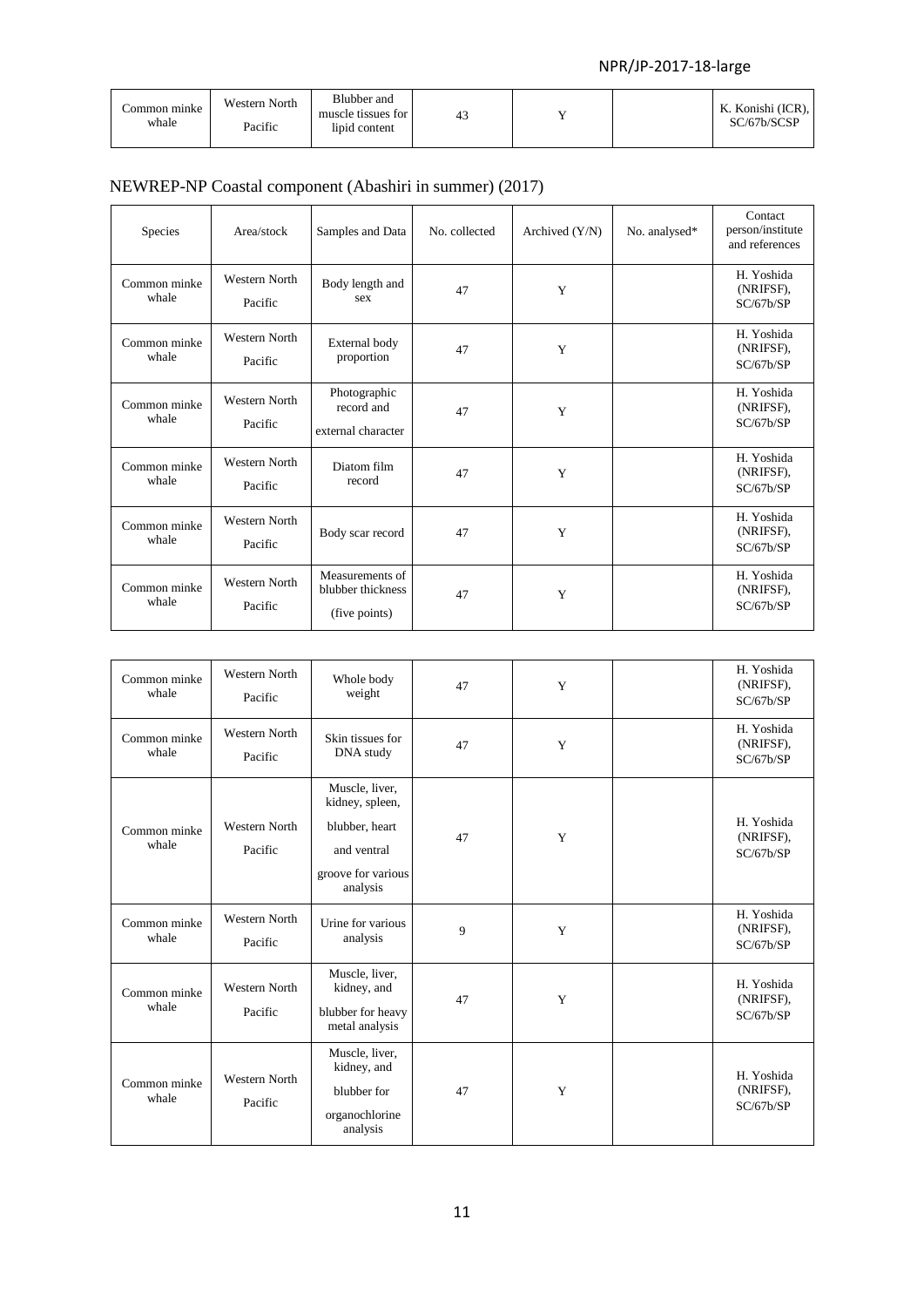| Common minke          | <b>Western North</b>            | Collection of                                                                    |    |             | H. Yoshida<br>(NRIFSF),              |
|-----------------------|---------------------------------|----------------------------------------------------------------------------------|----|-------------|--------------------------------------|
| whale                 | Pacific                         | blood plasma                                                                     | 31 | Y           | SC/67b/SP                            |
| Common minke<br>whale | Western North<br>Pacific        | Mammary grand;<br>lactation status.<br>measurement<br>and histological<br>sample | 38 | Y           | H. Yoshida<br>(NRIFSF),<br>SC/67b/SP |
| Common minke<br>whale | Western North<br>Pacific        | Uterine horn;<br>measurements<br>and endometrium<br>sample                       | 38 | Y           | H. Yoshida<br>(NRIFSF),<br>SC/67b/SP |
| Common minke<br>whale | Western North<br>Pacific        | Collection of<br>ovary                                                           | 38 | Y           | H. Yoshida<br>(NRIFSF),<br>SC/67b/SP |
| Common minke<br>whale | <b>Western North</b><br>Pacific | Testis weight and<br>histological<br>sample                                      | 9  | Y           | H. Yoshida<br>(NRIFSF),<br>SC/67b/SP |
| Common minke<br>whale | Western North<br>Pacific        | Stomach contents,<br>convenient record                                           | 47 | Y           | H. Yoshida<br>(NRIFSF),<br>SC/67b/SP |
| Common minke<br>whale | Western North<br>Pacific        | Volume and<br>weight of<br>stomach content in<br>each compartment                | 47 | Y           | H. Yoshida<br>(NRIFSF),<br>SC/67b/SP |
| Common minke<br>whale | Western North<br>Pacific        | Observation of<br>marine debris in<br>stomach                                    | 47 | Y           | H. Yoshida<br>(NRIFSF),<br>SC/67b/SP |
| Common minke<br>whale | Western North<br>Pacific        | Collection of<br>stomach contents<br>for feeding study                           | 45 | Y           | H. Yoshida<br>(NRIFSF),<br>SC/67b/SP |
| Common minke<br>whale | <b>Western North</b><br>Pacific | Record of external<br>parasites                                                  | 47 | Y           | H. Yoshida<br>(NRIFSF),<br>SC/67b/SP |
| Common minke<br>whale | Western North<br>Pacific        | Earplug for age<br>determination                                                 | 47 | Y           | H. Yoshida<br>(NRIFSF),<br>SC/67b/SP |
| Common minke<br>whale | Western North<br>Pacific        | Eye lens for age<br>determination                                                | 47 | $\mathbf Y$ | H. Yoshida<br>(NRIFSF),<br>SC/67b/SP |
| Common minke<br>whale | Western North<br>Pacific        | Baleen plate<br>measurements<br>(length and<br>breadth)                          | 46 | Y           | H. Yoshida<br>(NRIFSF),<br>SC/67b/SP |
| Common minke<br>whale | Western North<br>Pacific        | Photographic<br>record of baleen<br>plate series                                 | 47 | Y           | H. Yoshida<br>(NRIFSF),<br>SC/67b/SP |
| Common minke<br>whale | Western North<br>Pacific        | Length of baleen<br>series                                                       | 46 | Y           | H. Yoshida<br>(NRIFSF),<br>SC/67b/SP |
| Common minke<br>whale | Western North<br>Pacific        | Vertebral<br>epiphyses sample                                                    | 42 | Y           | H. Yoshida<br>(NRIFSF),<br>SC/67b/SP |
| Common minke<br>whale | Western North<br>Pacific        | Number of ribs                                                                   | 47 | $\mathbf Y$ | H. Yoshida<br>(NRIFSF),<br>SC/67b/SP |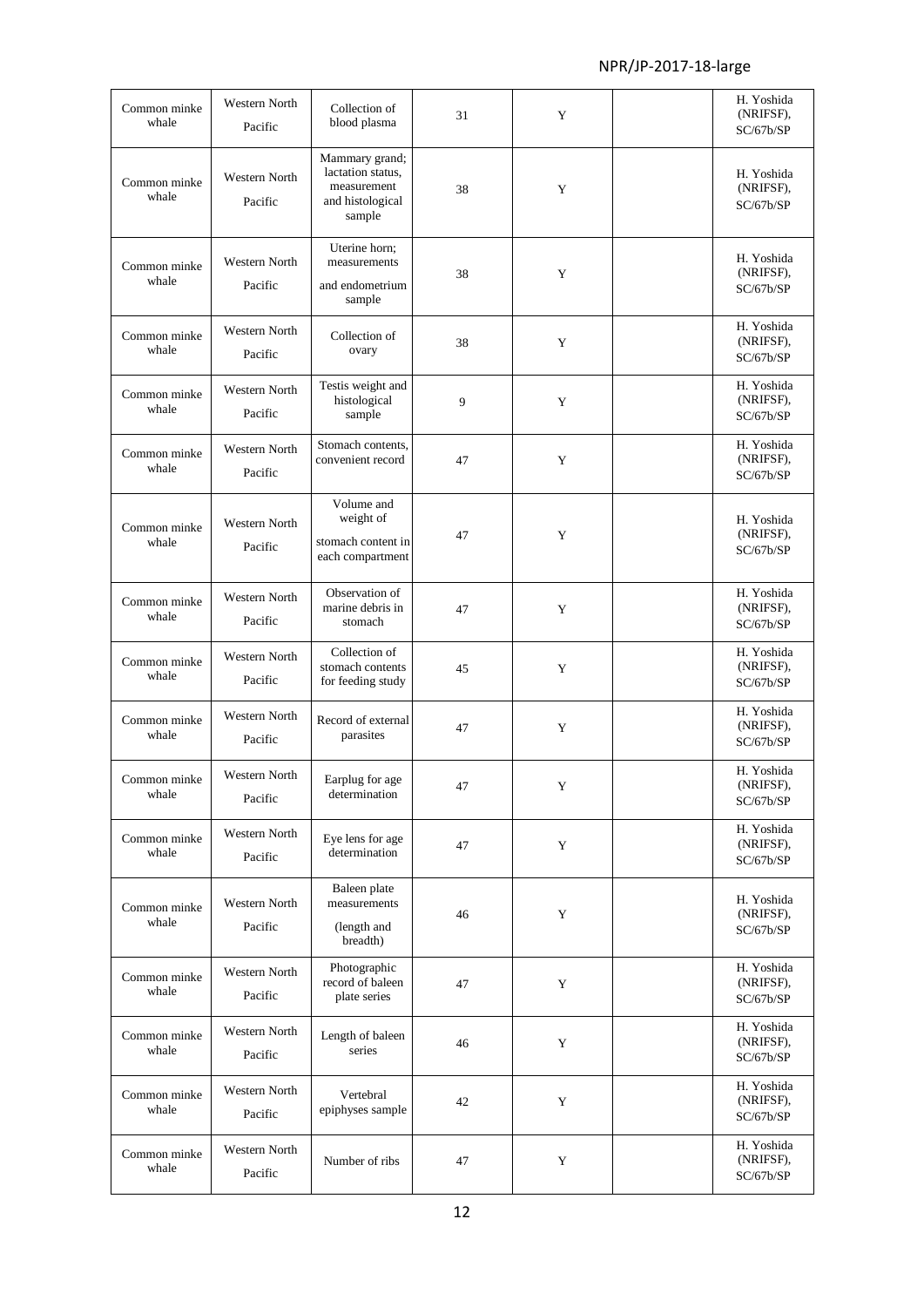| Common minke<br>whale | Western North<br>Pacific | Skull<br>measurement<br>(length and<br>breadth) | 47 | Y | H. Yoshida<br>(NRIFSF),<br>SC/67b/SP |
|-----------------------|--------------------------|-------------------------------------------------|----|---|--------------------------------------|
| Common minke<br>whale | Western North<br>Pacific | Measurements of<br>flipper pigment              | 15 | Y | H. Yoshida<br>(NRIFSF),<br>SC/67b/SP |

## NEWREP-NP Coastal component (Hachinohe in summer) (2017)

| Species               | Area/stock                      | Samples and Data                                                | No. collected  | Archived (Y/N) | No. analysed* | Contact<br>person/institute<br>and references |
|-----------------------|---------------------------------|-----------------------------------------------------------------|----------------|----------------|---------------|-----------------------------------------------|
| Common minke<br>whale | Western North<br>Pacific        | Body length and<br>sex                                          | 3              | Y              |               | T. Isoda (ICR),<br>SC/67b/SP                  |
| Common minke<br>whale | <b>Western North</b><br>Pacific | External body<br>proportion                                     | 3              | Y              |               | T. Isoda (ICR),<br>SC/67b/SP                  |
| Common minke<br>whale | <b>Western North</b><br>Pacific | Photographic<br>record and<br>external character                | 3              | Y              |               | T. Isoda (ICR),<br>SC/67b/SP                  |
| Common minke<br>whale | <b>Western North</b><br>Pacific | Diatom film<br>record                                           | 3              | Y              |               | T. Isoda (ICR),<br>SC/67b/SP                  |
| Common minke<br>whale | <b>Western North</b><br>Pacific | Body scar record                                                | 3              | Y              |               | T. Isoda (ICR),<br>SC/67b/SP                  |
| Common minke<br>whale | <b>Western North</b><br>Pacific | Measurements of<br>blubber thickness<br>(five points)           | 3              | Y              |               | T. Isoda (ICR),<br>SC/67b/SP                  |
| Common minke<br>whale | Western North<br>Pacific        | Detailed<br>measurements of<br>blubber thickness<br>(11 points) | $\overline{0}$ | N              |               | T. Isoda (ICR),<br>SC/67b/SP                  |
| Common minke<br>whale | <b>Western North</b><br>Pacific | Whole body<br>weight                                            | 3              | Y              |               | T. Isoda (ICR),<br>SC/67b/SP                  |
| Common minke<br>whale | <b>Western North</b><br>Pacific | Body weight by<br>parts                                         | $\overline{0}$ | N              |               | T. Isoda (ICR),<br>SC/67b/SP                  |
| Common minke<br>whale | <b>Western North</b><br>Pacific | Skin tissues for<br>DNA study                                   | 3              | Y              |               | T. Isoda (ICR),<br>SC/67b/SP                  |
| Common minke<br>whale | Western North<br>Pacific        | Muscle, liver,<br>kidney, spleen,<br>blubber, heart             | 3              | Y              |               | T. Isoda (ICR),<br>SC/67b/SP                  |

|                       |                          | and ventral<br>groove for various<br>analysis                        |   |   |                              |
|-----------------------|--------------------------|----------------------------------------------------------------------|---|---|------------------------------|
| Common minke<br>whale | Western North<br>Pacific | Urine for various<br>analysis                                        |   | Y | T. Isoda (ICR),<br>SC/67b/SP |
| Common minke<br>whale | Western North<br>Pacific | Muscle, liver,<br>kidney, and<br>blubber for heavy<br>metal analysis | 3 | Y | T. Isoda (ICR),<br>SC/67b/SP |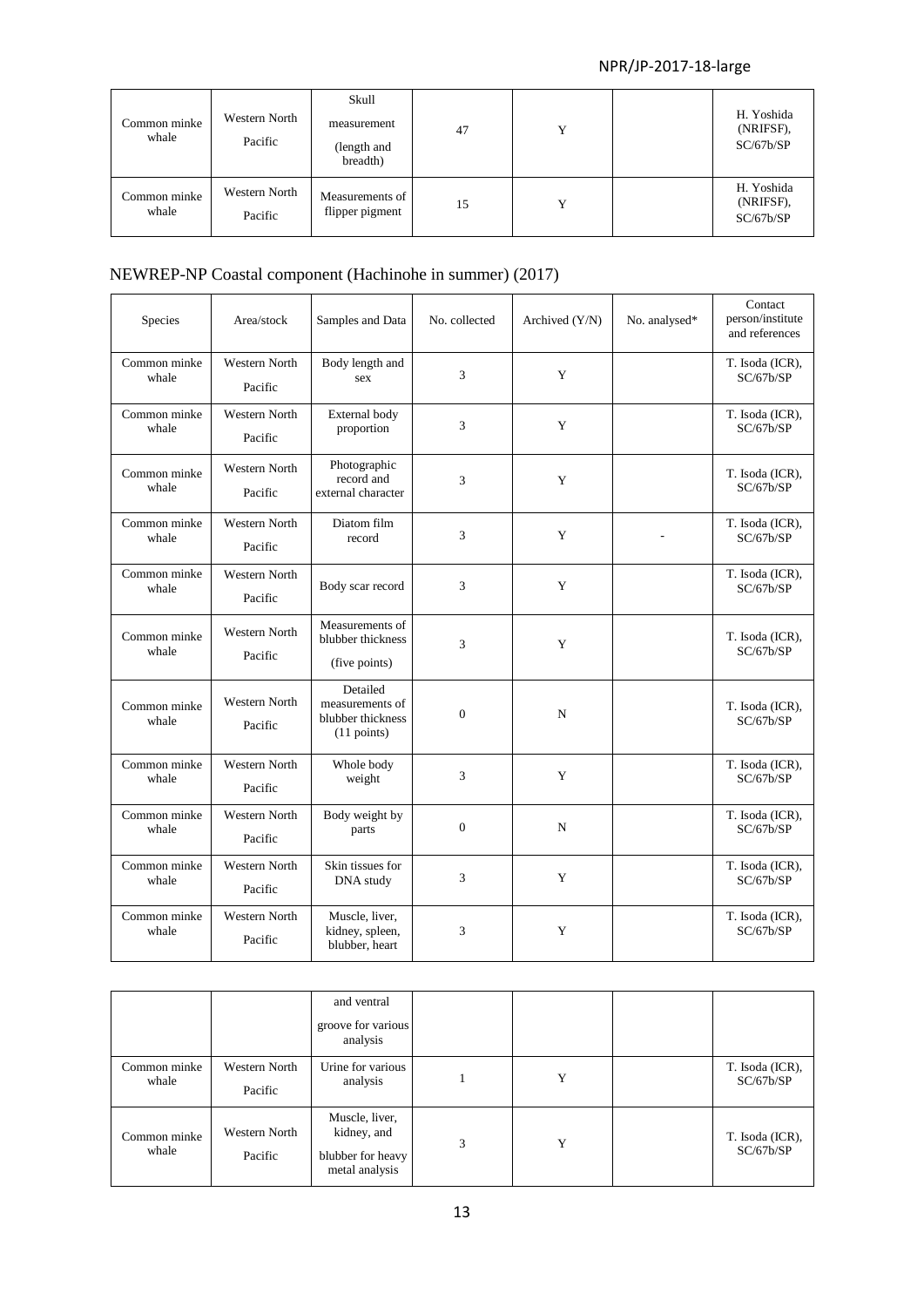| Common minke<br>whale | Western North<br>Pacific        | Muscle, liver,<br>kidney, and<br>blubber for<br>organochlorine<br>analysis       | 3              | Y | T. Isoda (ICR),<br>SC/67b/SP |
|-----------------------|---------------------------------|----------------------------------------------------------------------------------|----------------|---|------------------------------|
| Common minke<br>whale | Western North<br>Pacific        | Collection of<br>blood plasma                                                    | 2              | Y | T. Isoda (ICR),<br>SC/67b/SP |
| Common minke<br>whale | Western North<br>Pacific        | Muscle and<br>vertebra for lipid<br>analysis                                     | $\overline{0}$ | N | T. Isoda (ICR),<br>SC/67b/SP |
| Common minke<br>whale | Western North<br>Pacific        | Mammary grand;<br>lactation status,<br>measurement<br>and histological<br>sample | $\mathbf{0}$   | N | T. Isoda (ICR),<br>SC/67b/SP |
| Common minke<br>whale | <b>Western North</b><br>Pacific | Uterine horn;<br>measurements<br>and endometrium<br>sample                       | $\overline{0}$ | N | T. Isoda (ICR),<br>SC/67b/SP |
| Common minke<br>whale | Western North<br>Pacific        | Collection of<br>ovary                                                           | $\mathbf{0}$   | N | T. Isoda (ICR),<br>SC/67b/SP |
| Common minke<br>whale | Western North<br>Pacific        | Testis weight and<br>histological<br>sample                                      | 3              | Y | T. Isoda (ICR),<br>SC/67b/SP |
| Common minke<br>whale | Western North<br>Pacific        | Stomach contents,<br>convenient record                                           | 3              | Y | T. Isoda (ICR),<br>SC/67b/SP |
| Common minke<br>whale | <b>Western North</b><br>Pacific | Volume and<br>weight of<br>stomach content in<br>each compartment                | 3              | Y | T. Isoda (ICR),<br>SC/67b/SP |
| Common minke<br>whale | <b>Western North</b><br>Pacific | Observation of<br>marine debris in<br>stomach                                    | 3              | Y | T. Isoda (ICR),<br>SC/67b/SP |
| Common minke<br>whale | Western North<br>Pacific        | Collection of<br>stomach contents<br>for feeding study                           | 3              | Y | T. Isoda (ICR),<br>SC/67b/SP |
| Common minke<br>whale | Western North<br>Pacific        | Record of external<br>parasites                                                  | 3              | Y | T. Isoda (ICR),<br>SC/67b/SP |
| Common minke<br>whale | Western North<br>Pacific        | Earplug for age<br>determination                                                 | $\mathfrak{2}$ | Y | T. Isoda (ICR),<br>SC/67b/SP |
| Common minke<br>whale | Western North<br>Pacific        | Eye lens for age<br>determination                                                | 3              | Y | T. Isoda (ICR),<br>SC/67b/SP |
| Common minke<br>whale | Western North<br>Pacific        | Largest baleen<br>plate for<br>morphologic<br>study and age<br>determination     | 3              | Y | T. Isoda (ICR),<br>SC/67b/SP |
| Common minke<br>whale | Western North<br>Pacific        | Baleen plate<br>measurements<br>(length and                                      | 3              | Y | T. Isoda (ICR),<br>SC/67b/SP |
|                       |                                 | breadth)                                                                         |                |   |                              |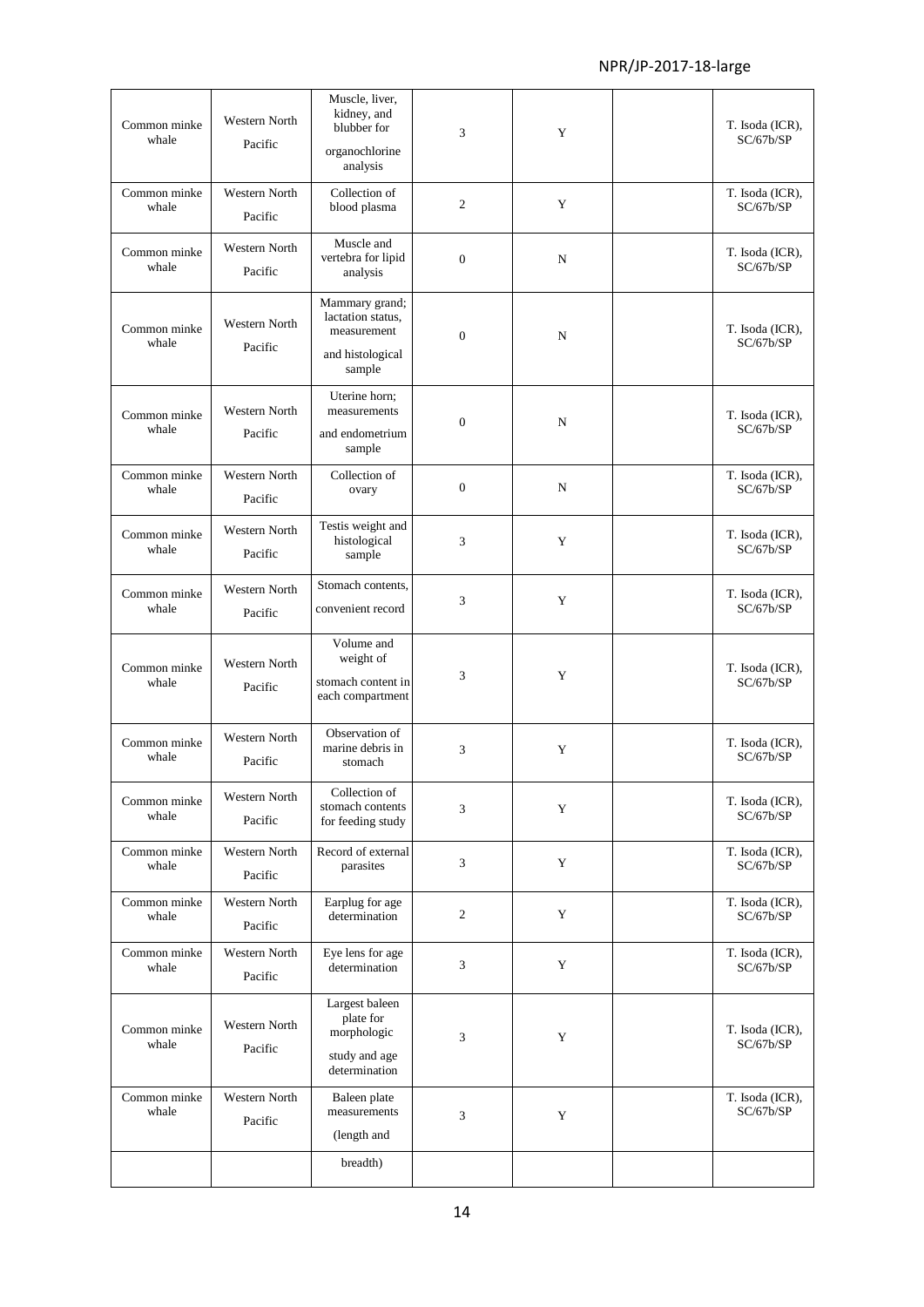| Common minke<br>whale | <b>Western North</b><br>Pacific | Photographic<br>record of baleen<br>plate series | 3              | Y | T. Isoda (ICR),<br>SC/67b/SP |
|-----------------------|---------------------------------|--------------------------------------------------|----------------|---|------------------------------|
| Common minke<br>whale | <b>Western North</b><br>Pacific | Length of baleen<br>series                       | 3              | Y | T. Isoda (ICR),<br>SC/67b/SP |
| Common minke<br>whale | <b>Western North</b><br>Pacific | Vertebral<br>epiphyses sample                    | $\overline{c}$ | Y | T. Isoda (ICR),<br>SC/67b/SP |
| Common minke<br>whale | Western North<br>Pacific        | Number of ribs                                   | 3              | Y | T. Isoda (ICR),<br>SC/67b/SP |
| Common minke<br>whale | Western North<br>Pacific        | Skull<br>measurement<br>(length and<br>breadth)  | 3              | Y | T. Isoda (ICR),<br>SC/67b/SP |
| Common minke<br>whale | Western North<br>Pacific        | Skull<br>measurement<br>(detail)                 | $\overline{2}$ | Y | T. Isoda (ICR),<br>SC/67b/SP |
| Common minke<br>whale | Western North<br>Pacific        | Measurements of<br>flipper pigment               | $\overline{0}$ | N | T. Isoda (ICR),<br>SC/67b/SP |

## NEWREP-NP Coastal component (Kushiro in autumn) (2017)

| species               | Area/stock                      | Samples and Data                                              | No. collected | Archived (Y/N) | No. analysed* | Contact<br>person/institute<br>and references |
|-----------------------|---------------------------------|---------------------------------------------------------------|---------------|----------------|---------------|-----------------------------------------------|
| Common minke<br>whale | Western North<br>Pacific        | Body length and<br>sex                                        | 35            | Y              |               | T. Isoda (ICR),<br>SC/67b/SP                  |
| Common minke<br>whale | <b>Western North</b><br>Pacific | External body<br>proportion                                   | 35            | Y              |               | T. Isoda (ICR),<br>SC/67b/SP                  |
| Common minke<br>whale | Western North<br>Pacific        | Photographic<br>record and<br>external character              | 35            | Y              |               | T. Isoda (ICR),<br>SC/67b/SP                  |
| Common minke<br>whale | <b>Western North</b><br>Pacific | Diatom film<br>record                                         | 35            | Y              |               | T. Isoda (ICR),<br>SC/67b/SP                  |
| Common minke<br>whale | <b>Western North</b><br>Pacific | Body scar record                                              | 35            | Y              |               | T. Isoda (ICR),<br>SC/67b/SP                  |
| Common minke<br>whale | Western North<br>Pacific        | Measurements of<br>blubber thickness<br>(five points)         | 35            | Y              |               | T. Isoda (ICR),<br>SC/67b/SP                  |
| Common minke<br>whale | Western North<br>Pacific        | Measurements of<br>blubber thickness<br>$(11 \text{ points})$ | $\mathbf{0}$  | N              |               | T. Isoda (ICR),<br>SC/67b/SP                  |
| Common minke<br>whale | Western North<br>Pacific        | Body weight                                                   | 35            | Y              |               | T. Isoda (ICR),<br>SC/67b/SP                  |
| Common minke<br>whale | Western North<br>Pacific        | Body weight by<br>parts                                       | $\mathbf{0}$  | Y              |               | T. Isoda (ICR),<br>SC/67b/SP                  |
| Common minke<br>whale | <b>Western North</b><br>Pacific | Skin tissues for<br>DNA analysis                              | 35            | Y              |               | T. Isoda (ICR),<br>SC/67b/SP                  |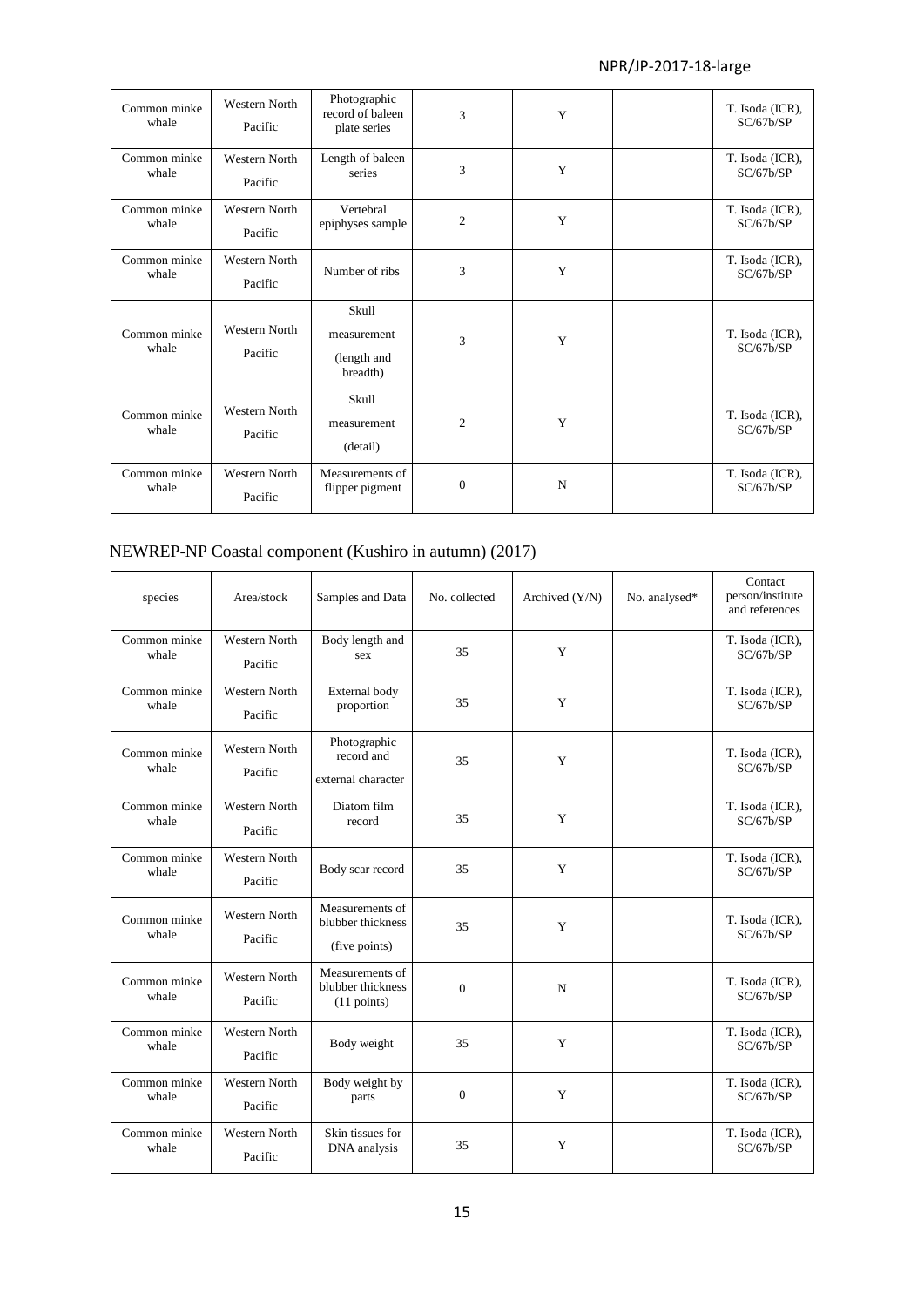| Common minke<br>whale | Western North<br>Pacific | Muscle, liver,<br>kidney, spleen,<br>blubber, hart, and<br>ventral groove for<br>various analysis | 35 | Y | T. Isoda (ICR),<br>SC/67b/SP |
|-----------------------|--------------------------|---------------------------------------------------------------------------------------------------|----|---|------------------------------|
| Common minke<br>whale | Western North<br>Pacific | Urine for various<br>analysis                                                                     |    | Y | T. Isoda (ICR),<br>SC/67b/SP |
| Common minke<br>whale | Western North<br>Pacific | Muscle, liver,<br>kidney, and<br>blubber for heavy                                                | 35 | Y | T. Isoda (ICR),<br>SC/67b/SP |

|                       |                                 | metal analysis                                                                   |    |             |                              |
|-----------------------|---------------------------------|----------------------------------------------------------------------------------|----|-------------|------------------------------|
| Common minke<br>whale | Western North<br>Pacific        | Muscle, liver,<br>kidney, and<br>blubber for<br>organochlorine<br>analysis       | 35 | Y           | T. Isoda (ICR),<br>SC/67b/SP |
| Common minke<br>whale | Western North<br>Pacific        | Collection of<br>blood plasma                                                    | 25 | Y           | T. Isoda (ICR),<br>SC/67b/SP |
| Common minke<br>whale | Western North<br>Pacific        | Mammary grand;<br>lactation status,<br>measurement<br>and histological<br>sample | 13 | Y           | T. Isoda (ICR),<br>SC/67b/SP |
| Common minke<br>whale | Western North<br>Pacific        | Uterine horn;<br>measurement<br>and endometrium<br>sample                        | 13 | Y           | T. Isoda (ICR),<br>SC/67b/SP |
| Common minke<br>whale | <b>Western North</b><br>Pacific | Collection of<br>ovary                                                           | 13 | Y           | T. Isoda (ICR),<br>SC/67b/SP |
| Common minke<br>whale | Western North<br>Pacific        | Testis weight and<br>histological<br>sample                                      | 22 | Y           | T. Isoda (ICR),<br>SC/67b/SP |
| Common minke<br>whale | <b>Western North</b><br>Pacific | Stomach content,<br>conventional<br>record                                       | 35 | Y           | T. Isoda (ICR),<br>SC/67b/SP |
| Common minke<br>whale | <b>Western North</b><br>Pacific | Volume and<br>weight of<br>stomach content in<br>each compartment                | 35 | Y           | T. Isoda (ICR),<br>SC/67b/SP |
| Common minke<br>whale | <b>Western North</b><br>Pacific | Observation of<br>marine debris in<br>stomach                                    | 35 | Y           | T. Isoda (ICR),<br>SC/67b/SP |
| Common minke<br>whale | Western North<br>Pacific        | Collection of<br>stomach contents<br>for feeding study                           | 31 | Y           | T. Isoda (ICR),<br>SC/67b/SP |
| Common minke<br>whale | Western North<br>Pacific        | Record of external<br>Parasites                                                  | 35 | Y           | T. Isoda (ICR),<br>SC/67b/SP |
| Common minke<br>whale | Western North<br>Pacific        | Earplug for age<br>determination                                                 | 35 | $\mathbf Y$ | T. Isoda (ICR),<br>SC/67b/SP |
| Common minke<br>whale | Western North                   | Eye lens for age<br>determination                                                | 35 | $\mathbf Y$ | T. Isoda (ICR),<br>SC/67b/SP |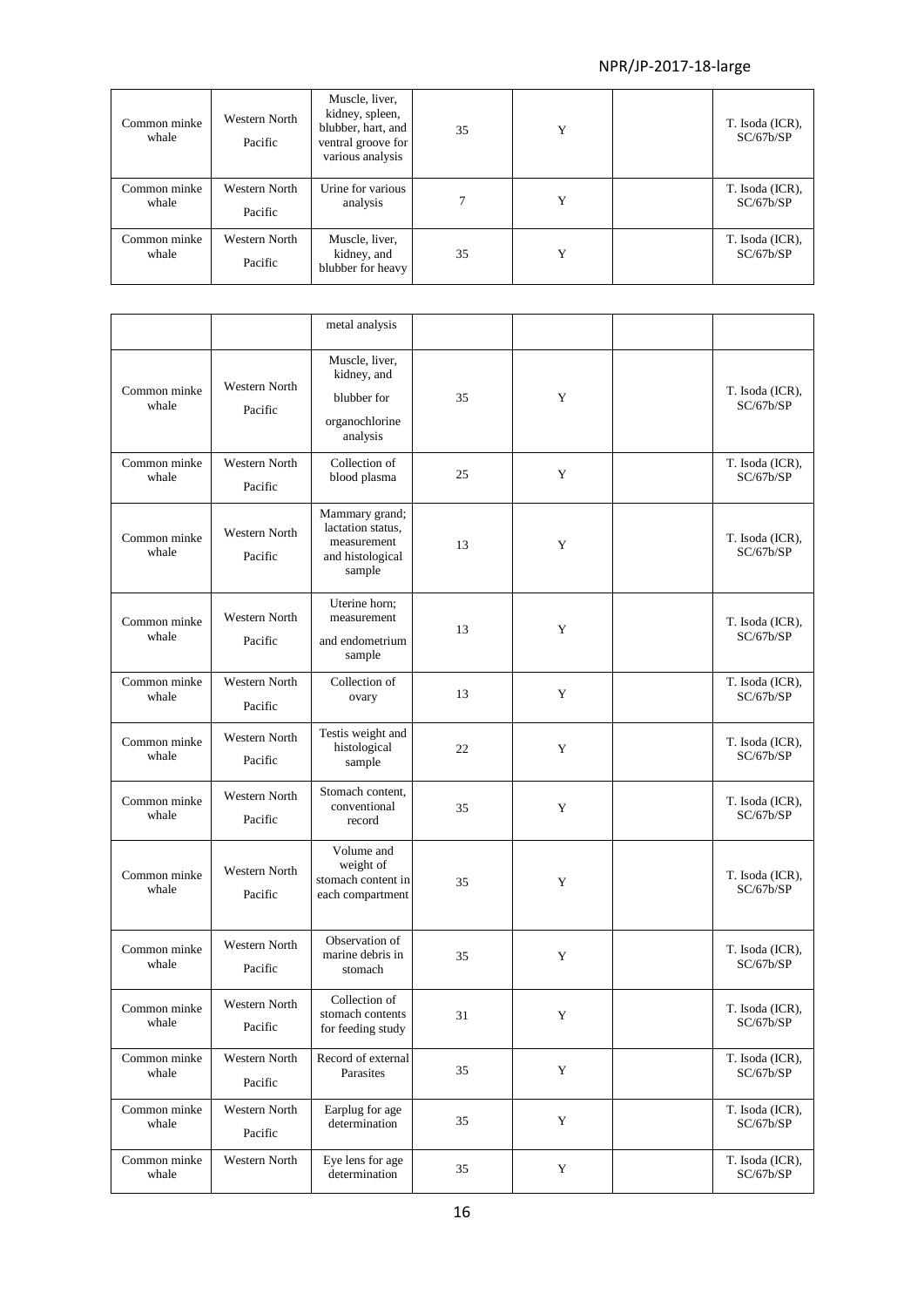|                       | Pacific                         |                                                         |              |             |                              |
|-----------------------|---------------------------------|---------------------------------------------------------|--------------|-------------|------------------------------|
| Common minke<br>whale | <b>Western North</b><br>Pacific | Baleen plate<br>measurements<br>(length and<br>breadth) | 35           | Y           | T. Isoda (ICR),<br>SC/67b/SP |
| Common minke<br>whale | Western North<br>Pacific        | Photographic<br>record of baleen<br>plate series        | 35           | Y           | T. Isoda (ICR),<br>SC/67b/SP |
| Common minke<br>whale | <b>Western North</b><br>Pacific | Length of baleen<br>series                              | 35           | Y           | T. Isoda (ICR),<br>SC/67b/SP |
| Common minke<br>whale | <b>Western North</b><br>Pacific | Vertebral<br>epiphyses sample                           | 15           | Y           | T. Isoda (ICR),<br>SC/67b/SP |
| Common minke<br>whale | <b>Western North</b><br>Pacific | Number of ribs                                          | 35           | Y           | T. Isoda (ICR),<br>SC/67b/SP |
| Common minke<br>whale | <b>Western North</b><br>Pacific | Skull<br>measurement<br>(length and<br>breadth)         | 35           | Y           | T. Isoda (ICR),<br>SC/67b/SP |
| Common minke<br>whale | <b>Western North</b><br>Pacific | Skull<br>measurement<br>(detail)                        | 24           | $\mathbf Y$ | T. Isoda (ICR),<br>SC/67b/SP |
| Common minke<br>whale | Western North<br>Pacific        | Brain weight                                            | $\mathbf{0}$ | N           | T. Isoda (ICR),<br>SC/67b/SP |
| Common minke<br>whale | Western North<br>Pacific        | Measurements of<br>flipper pigment                      | 31           | Y           | T. Isoda (ICR),<br>SC/67b/SP |
| Common minke<br>whale | <b>Western North</b><br>Pacific | Content of large<br>intestine                           | $\mathbf{0}$ | N           | T. Isoda (ICR),<br>SC/67b/SP |

#### NEWREP-A (2017/18)

| <b>Species</b>           | Area/stock | Samples and data                                | No. collected | Archived $(Y/N)$ | No. analysed* | Contact<br>person/institute<br>and references |
|--------------------------|------------|-------------------------------------------------|---------------|------------------|---------------|-----------------------------------------------|
| Antarctic minke<br>whale | Area VI    | Body length and<br>sex                          | 333           | Y                |               | T. Bando (ICR),<br>SC/67b/SP                  |
| Antarctic minke<br>whale | Area VI    | External body<br>proportion                     | 333           | Y                |               | T. Bando (ICR),<br>SC/67b/SP                  |
| Antarctic minke<br>whale | Area VI    | Photographic<br>record of external<br>character | 333           | Y                |               | T. Bando (ICR),<br>SC/67b/SP                  |
| Antarctic minke<br>whale | Area VI    | Diatom film<br>record                           | 333           | Y                |               | T. Bando (ICR),<br>SC/67b/SP                  |
| Antarctic minke<br>whale | Area VI    | Measurements of<br>blubber thickness            | 333           | Y                |               | T. Bando (ICR),<br>SC/67b/SP                  |
| Antarctic minke<br>whale | Area VI    | Body weight                                     | 333           | Y                |               | T. Bando (ICR),<br>SC/67b/SP                  |
| Antarctic minke<br>whale | Area VI    | Body weight by<br>parts                         | 6             | Y                |               | T. Bando (ICR),<br>SC/67b/SP                  |